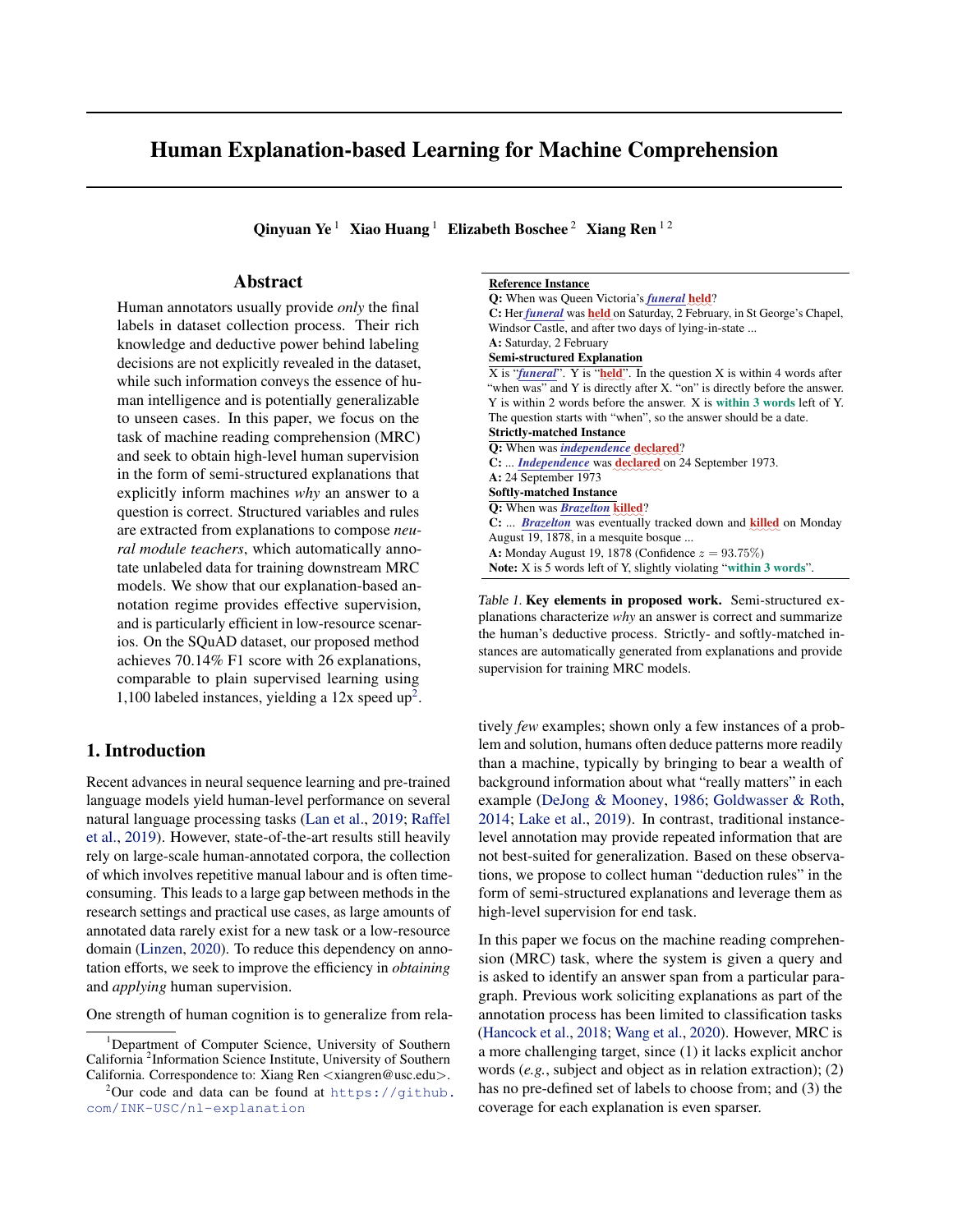

Figure 1. Overview of proposed work. We first collect a small set of semi-structured explanations, from which we extract key information such as variables and rules. These structured results are formulated into programs called neural module teachers (NMTeachers), which we use to curate supervision for training reading comprehension models.

To tackle these challenges, we propose the concept of a Neural Module Teacher (NMTeacher) – an executable *program* constructed from human-provided, semi-structured explanations that is (1) dynamically composed of modules based on the explanation; (2) capable of taking sequential steps and combinatorial search; and (3) capable of "fuzzy matching" using softened constraints. Fig. 1 shows an overview of our approach. We first use a Combinatory Categorial Grammar parser [\(Zettlemoyer & Collins,](#page-9-0) [2012\)](#page-9-0) to turn explanations into structured *variables* and *rules* (Sec. [3.2\)](#page-2-0). A neural module teacher is constructed with basic learnable modules (Sec. [3.1\)](#page-2-0) based on parsing results and functions as a dedicated model for the specific type of question described in the explanation (Sec. [3.3\)](#page-3-0). All neural module teachers act together and identify strictly- and softly-matched instances from an unlabeled corpus, which are used to train a "student" MRC model (Sec. [4.2\)](#page-4-0). It is important to note that while this work is tied to the particular task of MRC, we believe it can be extended to a wide range of machine learning tasks.

We evaluated our approach on two datasets in extractive MRC setting: SQuAD v1.1 [\(Rajpurkar et al.,](#page-9-0) [2016\)](#page-9-0) and Natural Questions [\(Kwiatkowski et al.,](#page-8-0) [2019\)](#page-8-0). Experimental results highlight the efficiency of the proposed approach in extremely low-resource scenarios. Using 26 explanations gathered in 65 minutes, NMTeacher achieves 56.74% exact match and 70.14% F1 score on the SQuAD dataset, while the performance is 9.71% and 16.37% with traditional annotation obtained within the same amount of time. Moreover, our analysis shows that explanations continue to improve performance when a medium-sized manuallyannotated dataset is readily available.

## 2. Problem Formulation

Our goal is to train an extractive MRC model  $\mathbb{F}$ , which takes as input a tuple  $(q, c)$  of question q and (document) context  $c$ , and extracts an answer span  $a$  within the context c. We are interested in gathering efficient and high-level human supervision for this task, and thus we assume a situation where a large set S of  $(q, c)$  pairs (without answer annotation) already exists, but we are limited to annotate only a small subset  $\mathcal{S}_o$  (< 200 instances) of  $\mathcal{S}.$ 

Overview and Notations. We provide an overview of our

proposed method in Fig. 1. First, we collect an answer  $a_i$  and an explanation  $e_i$  for each  $(q_i, c_i)$  instance in  $S_o$ , resulting in an updated  $S_o = \{(q, c, a, e)\}\$ . A neural module teacher  $\mathbb{G}_i$  will be constructed from each explanation  $e_i$ , enabling it to answer questions similar to  $(q_i, c_i)$ . All neural module teachers acting together can be viewed as an ensemble teacher  $\mathbb{G}$ . We then apply  $\mathbb{G}$  to those unannotated  $(q, c)$  pairs in S, getting  $S_a = \{(q, c, a)\}\)$ , a strictlylabeled dataset that G can directly answer. The remaining unmatched instances are denoted as  $S_u = \{(q, c)\}\.$  After softening the constraints in each  $\mathbb{G}_i$ , we get a noisily-labeled dataset  $S_p = \{(q, c, a, z)\}\$ from  $S_u$ , where z is a confidence score given by G. Notably, we will refer to the  $(q_i, c_i, a_i)$ part in  $(q_i, c_i, a_i, e_i) \in S_o$  as the "reference instance" for explanation  $e_i$ , as we will frequently check this  $(q_i, c_i, a_i)$ "for reference" when we apply  $\mathbb{G}_i$  to unannotated instances.

 $S_a$  and  $S_p$  are significantly larger in size than  $S_o$  and thus provide more sufficient supervision. We use  $S_a$  and  $S_p$ to train a downstream student MRC model F. We denote this method as NMTeacher-DA. We further explore variants such as (1) leveraging  $S_u$  with semi-supervised methods; and (2) joint training of  $\mathbb G$  and  $\mathbb F$ . We construct our final model NMTeacher-Joint by incorporating these variants. Note that our approach is model-agnostic, so that  $F$  can take any trainable form.

## 3. Neural Module Teacher

A neural module teacher (NMTeacher) acts as a *program* that tries to answer questions following an explanation. In this section, we introduce the basic modules used for rule execution (Sec. [3.1\)](#page-2-0), discuss how variables and rules are obtained from explanations (Sec. [3.2\)](#page-2-0), and present how a neural module teacher derives answers (Sec. [3.3\)](#page-3-0).

### 3.1. Atomic Modules

We define four types of atomic modules that can be composed to create neural module teachers: FILL, FIND, COM-PARE and LOGIC. Each can support strict and softened matching criteria as a part of generating training instances for downstream use. We summarize their usage in Table [2](#page-2-0) and introduce them in detail respectively in the following.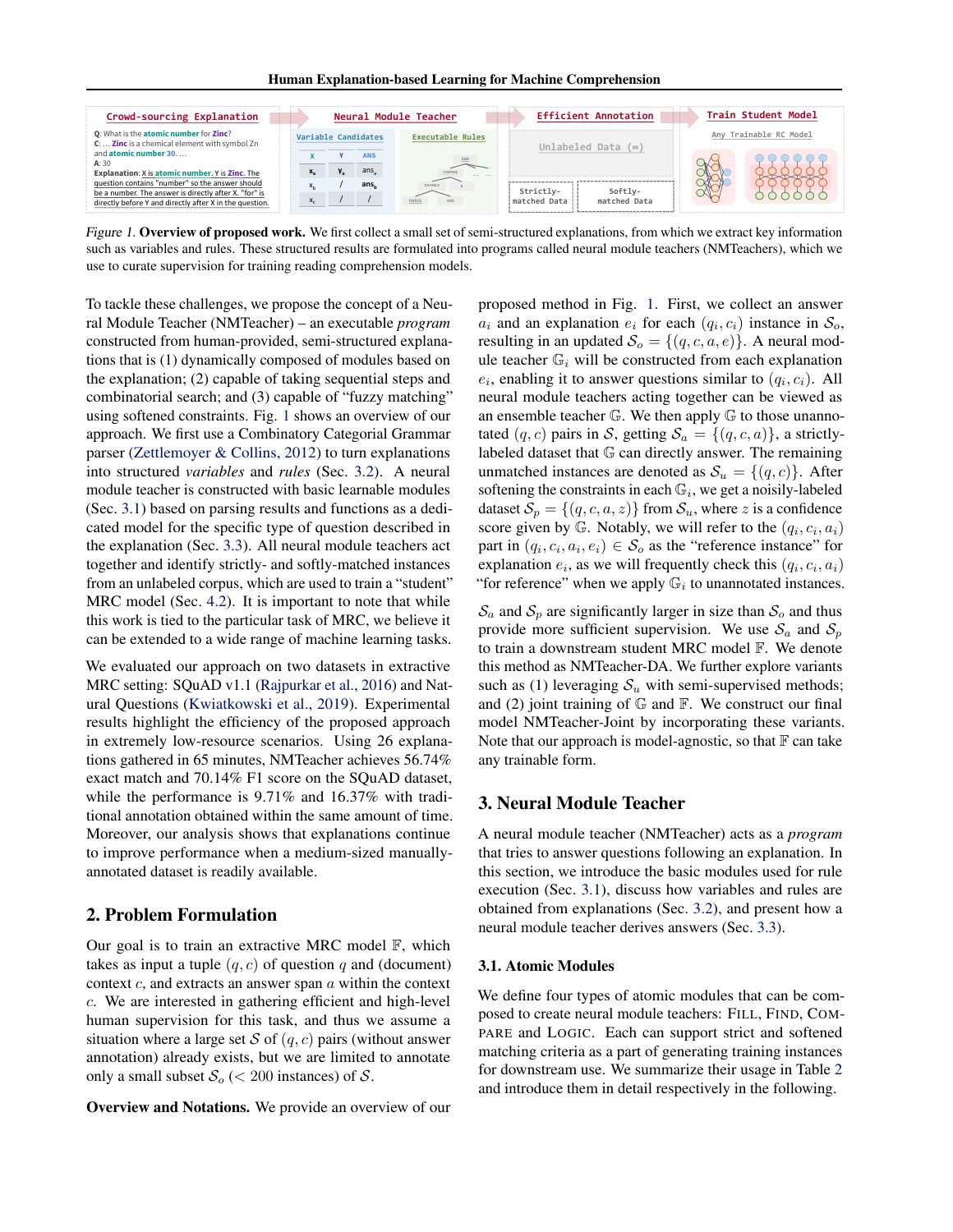<span id="page-2-0"></span>

| FILL Module: $(s_{ref}, p_{ref}, s) \rightarrow p$                                             |
|------------------------------------------------------------------------------------------------|
| <b>Description:</b> Select the span $p$ in a given sentence $s$ that plays the same            |
| syntactic role of span $p_{ref}$ in sentence $s_{ref}$ .                                       |
| <b>Example:</b> $s_{ref}$ = How is packet switching characterized?                             |
| $p_{ref}$ = [2,3] (packet switching)                                                           |
| $s =$ How is hunting regulated?                                                                |
| $\rightarrow p = [2,2]$ (hunting)                                                              |
| FIND Module: $(q_{ref}, p_{ref}, s) \rightarrow p$                                             |
| <b>Description:</b> Find the span $p$ in a context sentence $s$ that refers to the span        |
| $p_{ref}$ in the question $q_{ref}$ .                                                          |
| <b>Example:</b> $q_{ref}$ = How is a promoter sequence recognized?                             |
| $p_{ref}$ = [2,4] (a promoter sequence)                                                        |
| $s$ = The promoter is recognized and bound by                                                  |
| $\rightarrow p = [1,1]$ (promoter)                                                             |
| COMPARE Module: $(d_0, d_1) \rightarrow p$                                                     |
| <b>Description:</b> Softly evaluate the statement $d_1 \leq d_0$ .                             |
| <b>Example:</b> $d_0 = 0, d_1 = 1 \rightarrow p = 0.75; d_0 = 4, d_1 = 2 \rightarrow p = 1$    |
| LOGICAND Module: $(p_1, p_2) \rightarrow p$                                                    |
| <b>Description:</b> Perform soft logic AND to two scalar probabilities.                        |
| <b>Example:</b> $p_1 = 0.9, p_2 = 0.8 \rightarrow p = 0.7; p_1 = 1, p_2 = 1 \rightarrow p = 1$ |

Table 2. Summary of atomic modules used in rule execution. Rules constructed from explanations internally call these modules to fulfill complex functionalities. For example,  $LEFT(X, Y)$  is transformed to  $COMPARE(DISTANCE(FIND(X), FIND(Y)), 0)$ 

FILL. When humans encounter a new question, they can detect structural similarities to previous questions they have seen. For example, humans will note that *How is hunting* ✿✿✿✿✿✿✿✿ *regulated?* is structurally similar to *How is packet switching* characterized?, enabling them to infer that answers to both might have a similar structure (*e.g.*, *by doing sth...*). To mimic this human intuition, we design a FILL module: given a sentence  $s_{ref}$  and a span of interest  $p_{ref}$ , FILL will predict analogous spans  $p$  in a new sentence  $s$ .

The *strict* version of FILL outputs spans p whose named entity type, dependency parse structure, or constituent parse structure<sup>1</sup> matches  $p_{ref}$ . We encourage over-generation since the rule execution step later on will verify each output. When strict matching yields nothing, we employ *softened* matching techniques. We first produce a contextualized phrase representation  $e'$  for  $p_{ref}$ . We then rank each candidate constituent  $p$  in sentence  $s$  according to the similarity between  $e'$  and an analogous phrase representation  $e$  for  $p$ . We return the top  $k$  constituents along with their score.

To generate phrase representations, we first encode the sentence with a BERT-base model [\(Devlin et al.,](#page-8-0) [2019\)](#page-8-0) and get representations  $[\mathbf{h}_1, \mathbf{h}_2, ..., \mathbf{h}_m]$  for each token. We then apply pooling over all tokens in span  $p$  to get the phrase representation e. We considered both mean pooling and attentive pooling [\(Bahdanau et al.,](#page-8-0) [2014\)](#page-8-0). The similarity score between e and e' can be calculated using either cosine similarity, or learned bilinear similarity, *i.e.*  $\text{Sim}(\mathbf{e}, \mathbf{e}') = \tanh(\mathbf{eAe'} + b)$ , where **A** is a learnable matrix. We discuss pre-training and design choices for softened FILL module in Sec. [4.1.](#page-3-0)

**FIND.** The FILL module finds a span  $p$  that plays the same *role* as  $p_{ref}$  in its containing sentence. In contrast, FIND looks for a span  $p$  that has the same *meaning* as  $p_{ref}$ . For instance, if a query mentions *the explosion*, we might want to identify *exploded* as its counterpart in the paragraph being searched for an answer. This module is similar to the find module in [Jiang & Bansal](#page-8-0) [\(2019\)](#page-8-0) in its motivation, while we design ours to be a ranking-based module with discrete boundaries, so that the output fits in the search procedure in Sec. [3.3.](#page-3-0)

The strict version of FIND module directly looks for exact matches of the key  $p_{ref}$ . To account for synonyms, coreference, and morphological/spelling variation, we also build a softened version using the same model structure as the FILL module. We discuss the design choices and training for the softened FIND module in Sec. [4.1.](#page-3-0)

COMPARE. In our annotation guidelines, we encourage annotators to describe the relative location of spans in their explanations, *e.g.*, *X is within 3 words after Y*. The COM-PARE module executes such distance comparisons. The strict version requires the condition to be met exactly:  $P(d_1 \leq d_0) = 1$  when  $d_1 \leq d_0$  and 0 otherwise. In the softened version, we attempt instead to indicate how close  $d_1 \leq d_0$  is to being true:

$$
P(d_1 \le d_0) = \begin{cases} 1 & d_1 \le d_0; \\ \max(1 - \frac{1}{4}(\frac{d_1 - d_0}{|d_0| + 1})^2, 0) & d_1 > d_0. \end{cases}
$$
 (1)

As an example,  $P(1 \le 0) = 0.75$  (a near miss) but  $P(5 \le$  $0 = 0$  (due to the max in (1)).

LOGIC. The logic operations "and" and "or" often appear in explanations. A single explanation may also contain multiple sentences, requiring a logical AND to aggregate them. In the strict version of LOGIC, only boolean outputs of True (1) and False (0) are allowed. In the softened version, we use soft logic to aggregate two probabilities, *i.e.*,  $AND(p_1, p_2) = max(p_1 + p_2 - 1, 0)$  and  $OR(p_1, p_2) = min(p_1 + p_2, 1).$ 

### 3.2. Parsing Explanations to Executable Rules

When soliciting explanations, we encourage annotators to think of each explanation as a collection of variables and rules. This framing allows us to effectively transform these explanations into executable forms. We formally define the terms here:

Variables are phrases that may be substituted in a question or answer when generalizing to unseen instances. In Table [1,](#page-0-0) underlined phrases are all considered variables. Annotators are guided to mark these spans explicitly, *e.g.*, *X is funeral.*

<sup>1</sup> Identified using spaCy (<https://spacy.io/>)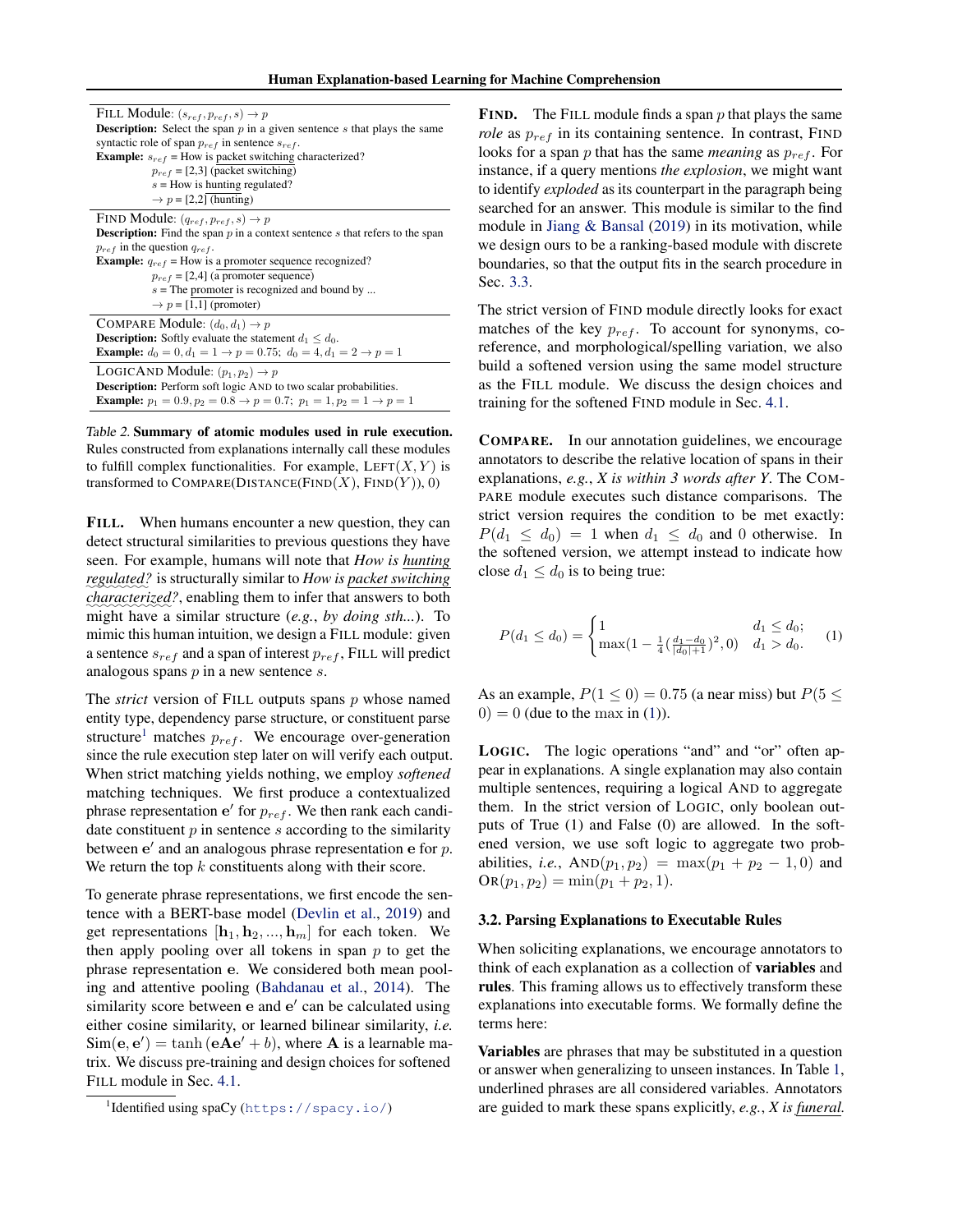<span id="page-3-0"></span>

| <b>Explanation</b> $e$ : The answer is directly after X.<br><b>Parse</b> $p_i$ : @Is(Answer, @Direct(@Right(X)))<br><b>Execution</b> $f_j$ : COMPARE(DISTANCE(Ans, FIND(X)),0) |
|--------------------------------------------------------------------------------------------------------------------------------------------------------------------------------|
| <b>Explanation</b> $e$ : The answer is within 3 words before $Z$ and within                                                                                                    |
| 4 words after Y.                                                                                                                                                               |
| <b>Parse</b> $p_i$ : @Is(Answer, @And(@LessThan(@Left(Z), 3),                                                                                                                  |
| @LessThan(@Right(Y, 4))                                                                                                                                                        |
| <b>Execution</b> $f_i$ : AND(COMPARE(DISTANCE(FIND(Z),Ans),3),                                                                                                                 |
| COMPARE(DISTANCE(Ans, FIND(Y)), 4))                                                                                                                                            |

Table 3. Rules in three equivalent forms: explanation, parse and underlying execution. Semi-structured explanations are first parsed and later transformed to executable functions. The execution form is composed of atomic modules (Sec. [3.1\)](#page-2-0).

*Y is held. X is within 5 words of Y*. Variables are closely related to the design of the FILL module since FILL aims to propose potential assignments to these variables given unseen instances.

Rules are statements that describe characteristics of variables and relationships between them. When all variables in a rule are assigned, execution of a rule will output either True or False (strict) or a score between 0 and 1 (softened). Following previous work [\(Srivastava et al.,](#page-9-0) [2017;](#page-9-0) [Wang et al.,](#page-9-0) [2020\)](#page-9-0), we first use a Combinatory Categorial Grammar (CCG) based semantic parser  $\mathbb P$  [\(Zettlemoyer &](#page-9-0) [Collins,](#page-9-0) [2012\)](#page-9-0) to transform explanations into logical forms (e.g., from  $e$  to  $p_i$  in Table 3). We build a domain-specific lexicon for common expressions used in explanations. We then implement the operation for each supported predicate (*e.g.*, "@Is", "@Direct", "@Left"), which may internally call atomic modules described in Sec [3.1.](#page-2-0) These predicate implementations, together with the inherent  $\lambda$ -calculus hierarchy from CCG, will yield the final executable function  $f_i$ as shown in Table 3.

#### 3.3. Extracting Answer Spans

Rules introduced in Sec [3.2](#page-2-0) can be executed to *verify* whether variable assignments are correct. In other words, given a  $(q, c, a)$  triple, executing all rules will give a boolean value (strict) or a confidence score (softened) indicating the triple's correctness. To actively *output* an answer, we need to re-formulate the problem so that each neural module teacher  $\mathbb{G}_i$  takes  $(q, c)$  as input; and gives an answer span a and confidence score  $z$  as output. To this end, we formulate the task of extracting the best answer span into a combinatorial search problem, *i.e.*, searching for the best combination of variable assignments (including the answer).

To apply explanation  $e_i$  to a new question, candidates for each variable are first proposed by the FILL module. We then look for the best combination of variable assignments (achieving highest confidence) when evaluated using the rules generated from  $e_i$ . As a minimal example, if FILL proposes  $\{x_1, x_2\}$  as potential assignments to variable X, and  ${a_1, a_2}$  to ANS, we evaluate the four possible combinaAlgorithm 1 Learning with Explanations **Input:** Tiny Dataset  $S_o = \{(q, c)\}\$ , Large Unlabeled Dataset  $S = \{(q, c)\}\)$ , Confidence Threshold t **Output:** MRC Model  $F : (q, c) \rightarrow a$ 1: Collect Answers and Explanations for  $S_o$ :  $S_o \leftarrow \{q, c, a, e\}$ 2: // Construct Neural Module Teachers 3:  $\mathbb{G} \leftarrow \varnothing$ 4: for  $(q_i, c_i, a_i) \in S_o$  do 5: Parse  $e_i$  and construct neural module teacher  $\mathbb{G}_i$ 6: **if**  $\mathbb{G}_i(q_i, c_i) = (a_i, 1.0)$  then 7:  $\mathbb{G} = \mathbb{G} \cup \{\mathbb{G}_i\}$  //  $\mathbb{G}_i$  is validated 8: // Generate pseudo labels for S 9:  $S_a \leftarrow \varnothing, S_p \leftarrow \varnothing$ 10: for  $(q, c) \in \mathcal{S}$  do 11:  $(a, z) = \mathbb{G}(q, c)$  // z is confidence score 12: if  $z = 1$  then

13:  $S_a \leftarrow S_a \cup \{(q, c, a)\}$  // Strict Match

14: else

15:  $S_u \leftarrow S_u \cup \{(q, c)\}$  // Unlabeled<br>16: **if**  $z > t$  **then** if  $z > t$  then

17:  $S_p \leftarrow S_p \cup \{(q, c, a, z)\}$  // Softened Match

18: // Train Downstream MRC Model F

19:  $\mathbb{F} \leftarrow \text{Train}(\mathcal{S}_a, \mathcal{S}_p, \mathcal{S}_u)$ 20: return  $\mathbb F$ 

tions  $\{(x_1, a_1), (x_2, a_1), (x_1, a_2), (x_2, a_2)\}$  by applying  $e_i$ and select the one combination achieving highest confidence score. As the number of combinations expands significantly with the number of variables and their candidates, we solve this problem with beam search, progressively filling each variable and in each step keeping the most promising combinations (see Figure [6](#page-12-0) and Algorithm [2](#page-11-0) in appendix for more details). By doing so we have completed our construction of neural module teacher  $\mathbb{G}_i$  from one semi-structured explanation  $e_i$ . We use  $\mathbb{G}_i(q, c) = (a, z)$  to denote that given question q and context c, neural module teacher  $\mathbb{G}_i$  identifies the answer span  $a$  with a confidence score  $z$ . Multiple neural module teachers  $\mathbb{G}_i$  may ensemble into  $\mathbb{G}_i$  by listing all answer spans outputted by each  $\mathbb{G}_i$  and selecting the one with the highest z.

## 4. Learning to Augment with NMTeacher

## 4.1. Pre-training of Fill and Find Module

The softened FILL module is pre-trained with pairs of (positive) matches  $(q_{ref}, s_{ref}, q, s)$  from strictly-matching results  $S_a$ , including 99153 questions and 55202 contexts, divided into 70% train, 10% dev and 20% test datasets. We use random constituents in the sentence as negative training examples. For the FILL module, we evaluated various model designs described in section [3.1](#page-2-0) and choose to use attentive pooling and bilinear similarity.

The softened FIND module assesses semantic similarity of phrases. We tried various datasets as proxies for pretraining this ability, including coreference resolution results [on SQuAD corpus \(produced by Stanford CoreNLP \(Man-](#page-8-0)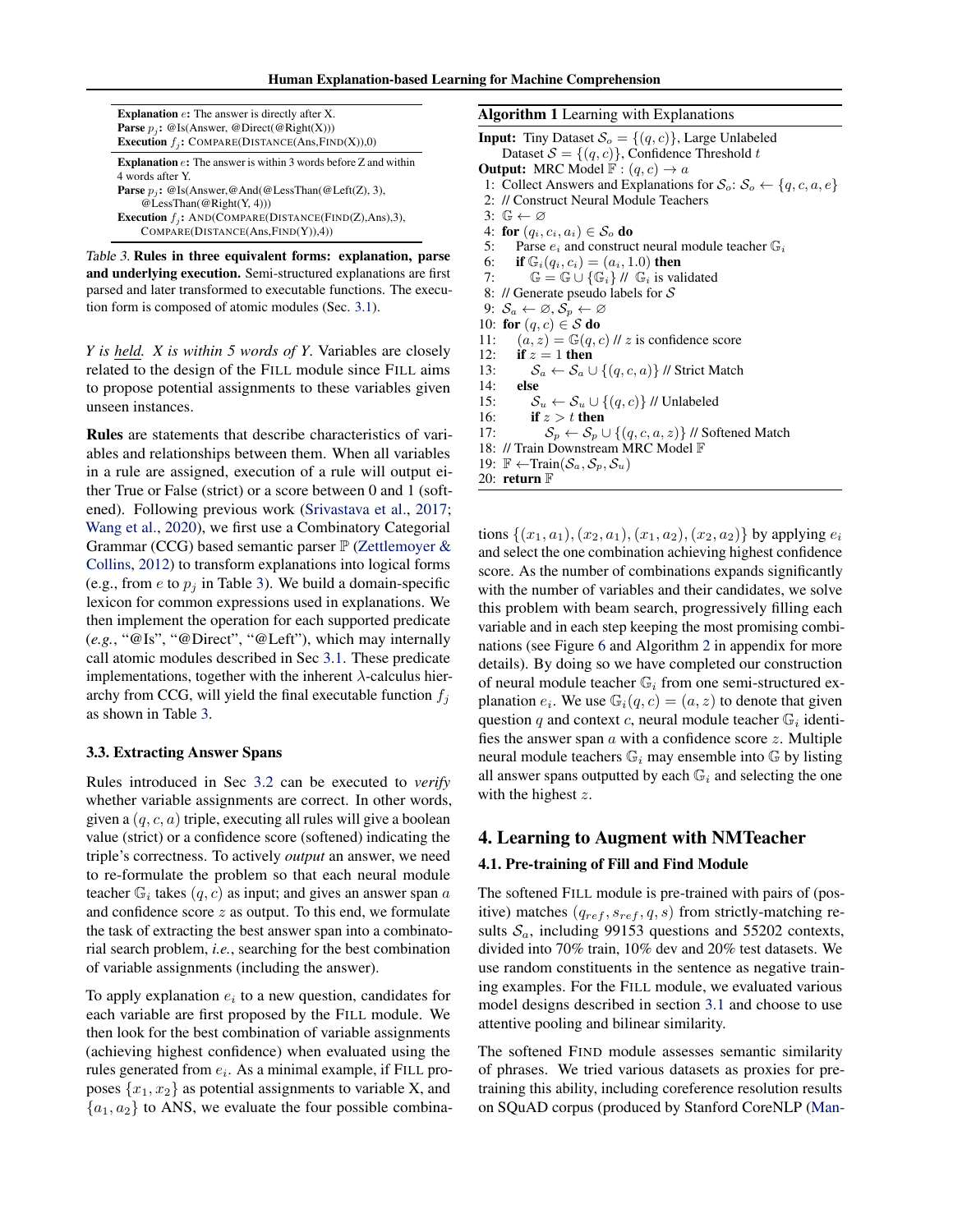<span id="page-4-0"></span>[ning et al.,](#page-8-0) [2014\)](#page-8-0)) and paraphrase dataset (PPDB [\(Pavlick](#page-8-0) [et al.,](#page-8-0) [2015\)](#page-8-0)). We manually evaluated FIND module performance with  $S<sub>o</sub>$ , and we observe that using mean pooling and cosine similarity without any pre-training yields the best performance. We conjecture this may be caused by data bias (the proxy training data not aligning with the purpose of the module). To this end, we use untrained BERT-base as our FIND module to capture semantic similarities. We leave our manual evaluation results in Appendix [B.](#page-10-0)

#### 4.2. Joint Learning with MRC Model

Our learning framework (Algorithm [1\)](#page-3-0) uses our ensemble neural module teacher  $\mathbb G$  to answer each  $(q, c)$  instance in S, resulting in three sets of data instances: a strictly-matched set  $S_a$ , a softly-matched set  $S_p$  and an unlabeled set  $S_u$ . We use these three sets to jointly learn our downstream MRC model and NMTeacher, as described below.

**Learning from Strictly-matched Data**  $S_a$ . We start by simply treating  $S_a$  as a labeled dataset, and first train the downstream MRC model F with traditional supervised learning. We compare different MRC models in our experiments. For simplicity, we denote MRC\_Loss $(\mathcal{B}^{(i)})$  as the loss term defined in these MRC models for the  $i$ -th instance in batch B. In each step, we sample a batch  $B_a$  from  $S_a$  and update the model with loss term  $\mathcal{L}(\mathcal{B}_a)$ :

$$
\mathcal{L}(\mathcal{B}_a) = \sum_{i=1}^{|\mathcal{B}_a|} \frac{1}{|\mathcal{B}_a|} \cdot \text{MRC\_Loss}(\mathcal{B}_a^{(i)}). \tag{2}
$$

**Learning from Softly-matched Data**  $S_p$ . The softlymatched set  $S_p$  is significantly larger in size (than  $S_a$ ) and may contain useful information for training F. We blend in supervision from  $S_p$  by adding a weighted loss term to the original loss  $\mathcal{L}(\mathcal{B}_a)$ . That is, we simultaneously sample a batch  $\mathcal{B}_a$  from  $\mathcal{S}_a$  and a batch  $\mathcal{B}_p$  from  $\mathcal{S}_p$ . The loss term for  $\mathcal{B}_p$  is weighted and normalized by the confidence score z from NMTeacher G,

$$
w_i = \frac{\exp(\theta_t z_i)}{\sum_{j=1}^{|B_p|} \exp(\theta_t z_j)},
$$
\n(3)

$$
\mathcal{L}(\mathcal{B}_p) = \sum_{i=1}^{|\mathcal{B}_p|} w_i \cdot \text{MRC-Loss}(\mathcal{B}_p^{(i)}),\tag{4}
$$

where  $\theta_t$  in Eq. 3 is a temperature that controls the normalization intensity. We then aggregate the loss terms from  $S_p$ and  $S_a$  with coefficient  $\beta$ , *i.e.*,  $\mathcal{L}_{ap} = \mathcal{L}(\mathcal{B}_a) + \beta \mathcal{L}(\mathcal{B}_p)$ . We denote the method up to this step as NMTeacher-DA.

**Learning from Unlabeled Data**  $S_u$ . We further learn from unlabeled data in  $\mathcal{S}_u$  by integrating existing semi-supervised methods. In brief, pseudo labeling (PL) samples a batch  $\mathcal{B}_u$  from  $\mathcal{S}_u$ , annotates it with the current MRC model F, and calculates the loss term on this pseudo-labeled batch  $\mathcal{B}_u$ . The overall loss  $\mathcal{L}$  term thus becomes  $\mathcal{L}_{au} = \mathcal{L}(\mathcal{B}_a) +$  $\beta \mathcal{L}(\mathcal{B}_u)$ . To mix in supervision from unlabeled data, we formulate a  $r+1$  rotation between sampling unlabeled batch  $B_u$  and softly-matched batch  $B_p$ ; we update MRC model  $F$  for r steps using the semi-supervised method and loss term  $\mathcal{L}_{au}$ , and then update the model for one step using softly-matched data and the loss term  $\mathcal{L}_{ap}$ .

**Joint Training.** Instance weight  $w_i$  (Eq. 3) for each softlylabeled instance in batch  $\mathcal{B}_p$  is calculated with NMTeacher G, so we further allow gradient backpropagation to trainable FILL and FIND modules in G when optimizing loss term  $\mathcal{L}_{au}$ . We fix  $\mathbb{G}$  at first and allow joint training after training on  $\mathbb F$  converges. This helps form consensus between NMTeacher G and the learned downstream MRC model  $\mathbb{F}$ , which we believe is helpful in denoising and refining the final MRC model. We denote this final method as NMTeacher-Joint.

## 5. Experiments

### 5.1. Experiment Setup

Datasets. (1) SQuAD v1.1 [\(Rajpurkar et al.,](#page-9-0) [2016\)](#page-9-0) contains over 10k crowd-sourced MRC instances. All questions are answerable. (2) Natural Questions (NQ) [\(Kwiatkowski](#page-8-0) [et al.,](#page-8-0) [2019\)](#page-8-0) contains questions from Google search queries, paired with related Wikipedia articles. For consistency between datasets, we follow the setting where "the long answer is given, and a short answer is known to exist". We further discard instances whose (1) long answer is not free-form text (*e.g.*, table, list); or (2) short answer contains multiple short spans.

Evaluation. Use of the official SQuAD and NQ test sets is restricted, therefore we construct our own dev and test sets by splitting the official dev sets in half. $2$  Hyper-parameters and the best checkpoint are selected on the dev set. We use the SQuAD official evaluation script and report Exact Match (EM) and F1 score on both the dev set (in appendix) and test set (in Sec [5.2\)](#page-5-0). We report 3-run average and standard deviation in all our experiments.

MRC Models. Importantly, our approach is modelagnostic. We test our framework using the following three models for downstream reading comprehension. (1) BiDAF [\(Seo et al.,](#page-9-0) [2016\)](#page-9-0), which adopts hierarchical architecture and attention mechanism to model question-context interactions; (2) BERT [\(Devlin et al.,](#page-8-0) [2019\)](#page-8-0), a pre-trained language model with an additional output layer for  $MRC<sup>3</sup>$ ; and (3)

<sup>&</sup>lt;sup>2</sup>SQuAD: 5537 dev / 5033 test. NQ: 1252 dev / 1252 test.

<sup>&</sup>lt;sup>3</sup>We use BERT-l as a short hand for BERT-large and BERT-b for BERT-base in following analysis.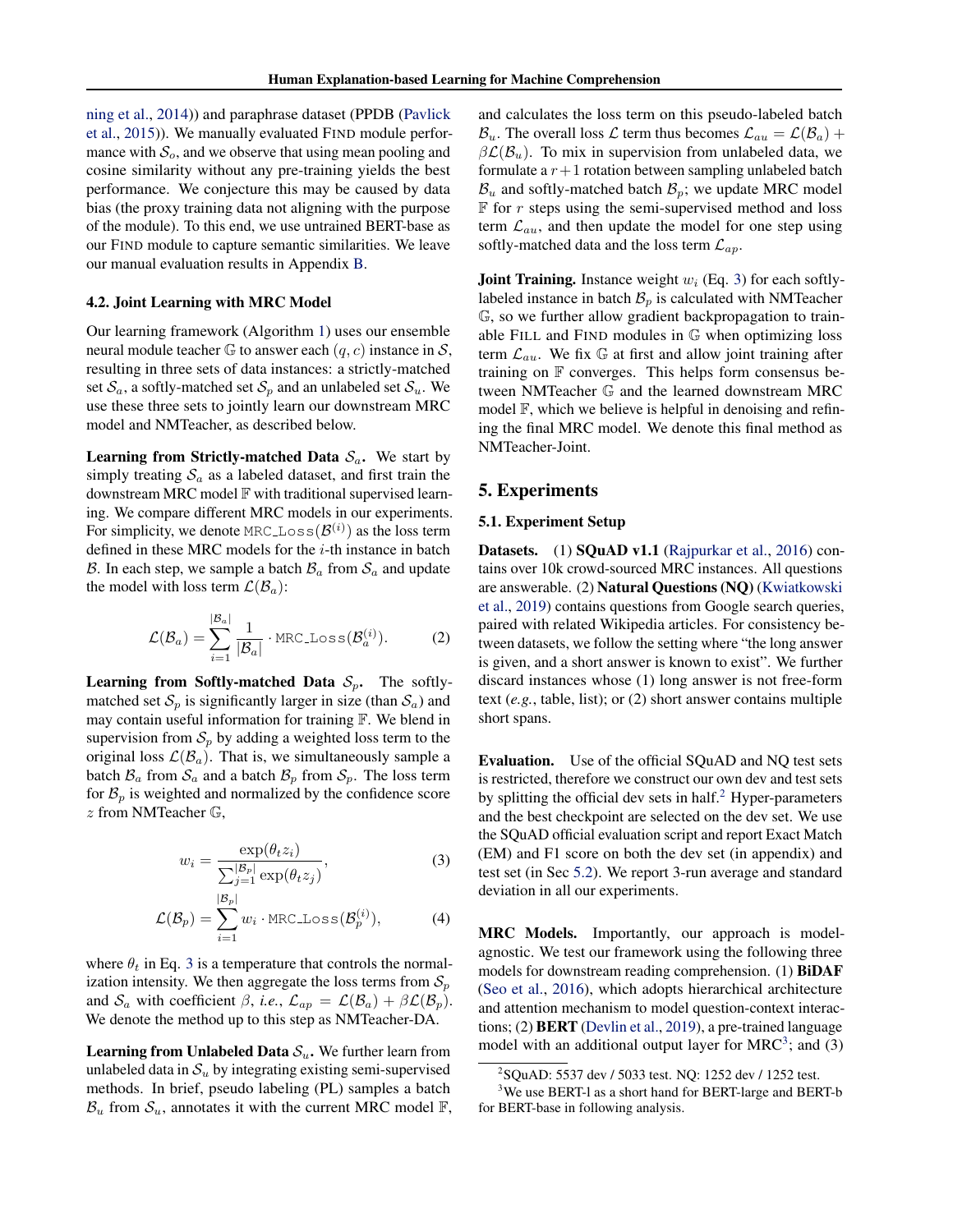Human Explanation-based Learning for Machine Comprehension

<span id="page-5-0"></span>

| #Explanations ( $ \mathcal{S}_a ,  \mathcal{S}_n $ ) | 13 (131, 314)     |                   | 26 (424, 1048)   |                  | 52 (766, 2329)   |                  |
|------------------------------------------------------|-------------------|-------------------|------------------|------------------|------------------|------------------|
|                                                      | EM                | F1                | EM               | F1               | EM               | F1               |
| BiDAF $(S_a)$                                        | $3.66 \pm 0.92$   | $7.80 \pm 0.84$   | $5.49 \pm 0.50$  | $9.91 \pm 0.34$  | $8.21 \pm 0.25$  | $14.15 \pm 0.40$ |
| + NMTeacher-DA $(S_n)$                               | $5.15 \pm 0.45$   | $8.51 \pm 0.22$   | $6.65 \pm 0.34$  | $11.46 \pm 0.49$ | $12.63 \pm 0.86$ | $19.99 \pm 1.06$ |
| BERT-base $(S_a)$                                    | $10.52 \pm 1.57$  | $17.88 \pm 2.09$  | $19.90 \pm 1.53$ | $30.42 \pm 1.53$ | $28.84 \pm 1.69$ | $39.26 \pm 2.12$ |
| + NMTeacher-DA $(S_n)$                               | $13.80 \pm 1.29$  | $23.39 \pm 1.43$  | $22.30 \pm 2.78$ | $32.96 \pm 5.00$ | $30.74 \pm 2.48$ | $41.28 \pm 3.14$ |
| BERT-large $(\mathcal{S}_a)$                         | $13.27 \pm 1.09$  | $21.11 + 2.26$    | $25.90 \pm 2.55$ | $38.35 \pm 2.38$ | $34.66 \pm 0.65$ | $47.32 \pm 0.60$ |
| + NMTeacher-DA $(S_n)$                               | $15.80 \pm 1.64$  | $27.45 + 2.32$    | $28.07 \pm 2.27$ | $41.95 \pm 2.95$ | $39.05 \pm 1.36$ | $51.65 \pm 2.08$ |
| + Self Training $(S_u)$                              | $15.25 \pm 2.49$  | $23.13 \pm 2.84$  | $30.43 \pm 6.30$ | $40.80 \pm 4.53$ | $43.55 \pm 3.39$ | $54.62 \pm 4.40$ |
| + Mean Teacher $(S_u)$                               | $11.84 \pm 2.36$  | $19.62 \pm 2.37$  | $32.80 + 5.72$   | $45.50 + 4.61$   | $41.86 + 7.22$   | $54.74 \pm 5.80$ |
| + Pseudo Labeling $(S_u)$                            | $14.82 \pm 1.70$  | $21.67 \pm 2.96$  | $38.10 \pm 5.62$ | $50.62 \pm 7.30$ | $50.45 \pm 2.11$ | $61.82 \pm 1.32$ |
| + NMTeacher-Joint $(S_n + S_n)$                      | $34.80 \pm 14.16$ | $44.00 \pm 17.74$ | $56.74 \pm 1.27$ | $70.14 \pm 2.58$ | $58.11 \pm 0.95$ | $70.67 \pm 1.58$ |
| ALBERT-base $(S_a)$                                  | $30.12 \pm 1.00$  | $42.95 \pm 1.65$  | $39.24 + 1.80$   | $53.40 \pm 2.87$ | $44.57 \pm 1.90$ | $58.09 \pm 0.59$ |
| + NMTeacher-DA $(S_n)$                               | $34.31 \pm 1.23$  | $46.59 \pm 1.16$  | $40.79 \pm 0.78$ | $55.22 + 0.29$   | $46.55 \pm 1.04$ | $59.80 \pm 0.64$ |
| + Self Training $(S_u)$                              | $35.45 \pm 3.58$  | $45.27 \pm 3.71$  | $46.21 \pm 3.46$ | $58.20 + 4.04$   | $47.08 \pm 3.70$ | $60.57 \pm 4.11$ |
| + Mean Teacher $(S_u)$                               | $29.35 \pm 1.79$  | $41.73 \pm 1.07$  | $40.92 \pm 2.05$ | $55.17 \pm 2.36$ | $52.16 \pm 0.66$ | $65.83 \pm 1.52$ |
| + Pseudo Labeling $(S_u)$                            | $27.35 \pm 2.66$  | $39.95 \pm 4.24$  | $38.56 \pm 2.81$ | $51.77 \pm 2.53$ | $43.76 \pm 1.88$ | $56.69 \pm 2.50$ |
| + NMTeacher-Joint $(S_n + S_n)$                      | $40.67 \pm 5.48$  | $52.49 \pm 4.74$  | $54.88 \pm 3.16$ | $70.21 \pm 3.21$ | $57.69 \pm 0.77$ | $71.75 \pm 0.48$ |

Table 4. Performance comparison on SQuAD using 13/26/52 explanations.  $S_a$  is the set of strictly matched instances annotated by NMTeacher.  $S_p$  is the set of softly matched instances by using softened modules in rule execution.  $S_p$  constantly brings improvements over model trained solely on  $S_a$ , showing that the usage of softly-matched but noisy data is beneficial. Such improvement is most significant in extreme low-resource cases with 13 explanations. Best performance is achieved when semi-supervised learning on unlabeled data  $S_u$  and joint training of NMTeacher and MRC model are enabled (NMTeacher-Joint).

| <b>Statistics / Dataset</b>         | <b>SOuAD</b> | NO    |
|-------------------------------------|--------------|-------|
| # Collected raw explanations        | 2.065        | 1,220 |
| # Accepted explanations             | 570          | 343   |
| # Parsable explanations             | 163          | 109   |
| # Validated explanations            | 130          | 89    |
| Average # sentences per explanation | 4.31         | 4.51  |
| Average # tokens per explanation    | 38.87        | 41.28 |
| Average # variables per explanation | 1.96         | 147   |

Table 5. Statistics of the collected explanations.

ALBERT [\(Lan et al.,](#page-8-0) [2019\)](#page-8-0), a top-performing model on the SQuAD leaderboard.

Semi-supervised Methods. We compare and enhance NMTeacher with the following semi-supervised methods: (1) Self Training (ST) [\(Rosenberg et al.,](#page-9-0) [2005\)](#page-9-0) iteratively annotates unlabeled instances with maximal confidence in each epoch; (2) Pseudo Labeling (PL) [\(Lee,](#page-8-0) [2013\)](#page-8-0) trains a weak model on labeled data first and annotates unlabeled batches as supervision. (3) Mean Teacher (MT) [\(Tarvainen](#page-9-0) [& Valpola,](#page-9-0) [2017\)](#page-9-0) introduces consistency loss between a student model and a teacher model (the exponential moving average of student models from previous steps).

Explanation Collection. Table 5 provides statistics on the explanations we collected for this effort. We refer readers to Appendix [E](#page-11-0) for more details, including our crowdsourcing interface and guidelines. On average, annotators spend 43 seconds to annotate an answer and 151 seconds to annotate both an explanation and an answer (3.5x slower compared to annotating answer only).

#### 5.2. Performance Comparison

Main Results. Tables 4 and [6](#page-6-0) show results of different MRC models, with different numbers of explanations used. The baseline for each model uses as training the strictlymatched instances  $(S_a)$  generated using the explanations. For all models, performance improves when we include the softly-matched instances  $(S_p)$ . We show in Fig. [2](#page-6-0) that this pattern largely continues even as we further increase the number of explanations, showing that noisy labels are of highest value in low-resource settings but still continue to provide value as training sizes increase. In most cases, performance improves further when trained with semi-supervised learning and  $S_u$ . Finally, performance is best when we make full use of  $S_a$ ,  $S_p$  and  $S_u$ , and jointly train F and G (NMTeacher-Joint).

Efficiency Study. We demonstrate NMTeacher's efficiency by controlling annotation time. Given a fixed amount of time t, we denote  $S_r^{(t)}$  as plain answers that could be collected in t;  $S_a^{(t)}$  and  $S_p^{(t)}$  as strictly and softly matched data generated by answers  $+$  explanations collected in  $t$ . We train a BERT-l MRC model in the following settings: (1) Supervised learning with  $S_r^{(t)}$ ; (2) NMTeacher-DA with  $S_a^{(t)}$  and  $\mathcal{S}_p^{(t)}$ ; ([3](#page-6-0)) NMTeacher-Joint. Fig. 3 shows that NMTeacher significantly improves performance over the baseline when annotation time is constant. Additionally, we found that the 70.14% F1 score achieved with 26 explanations, requires 1,100 annotated examples if put in supervised learning setting. This gives a 12x annotation speed up.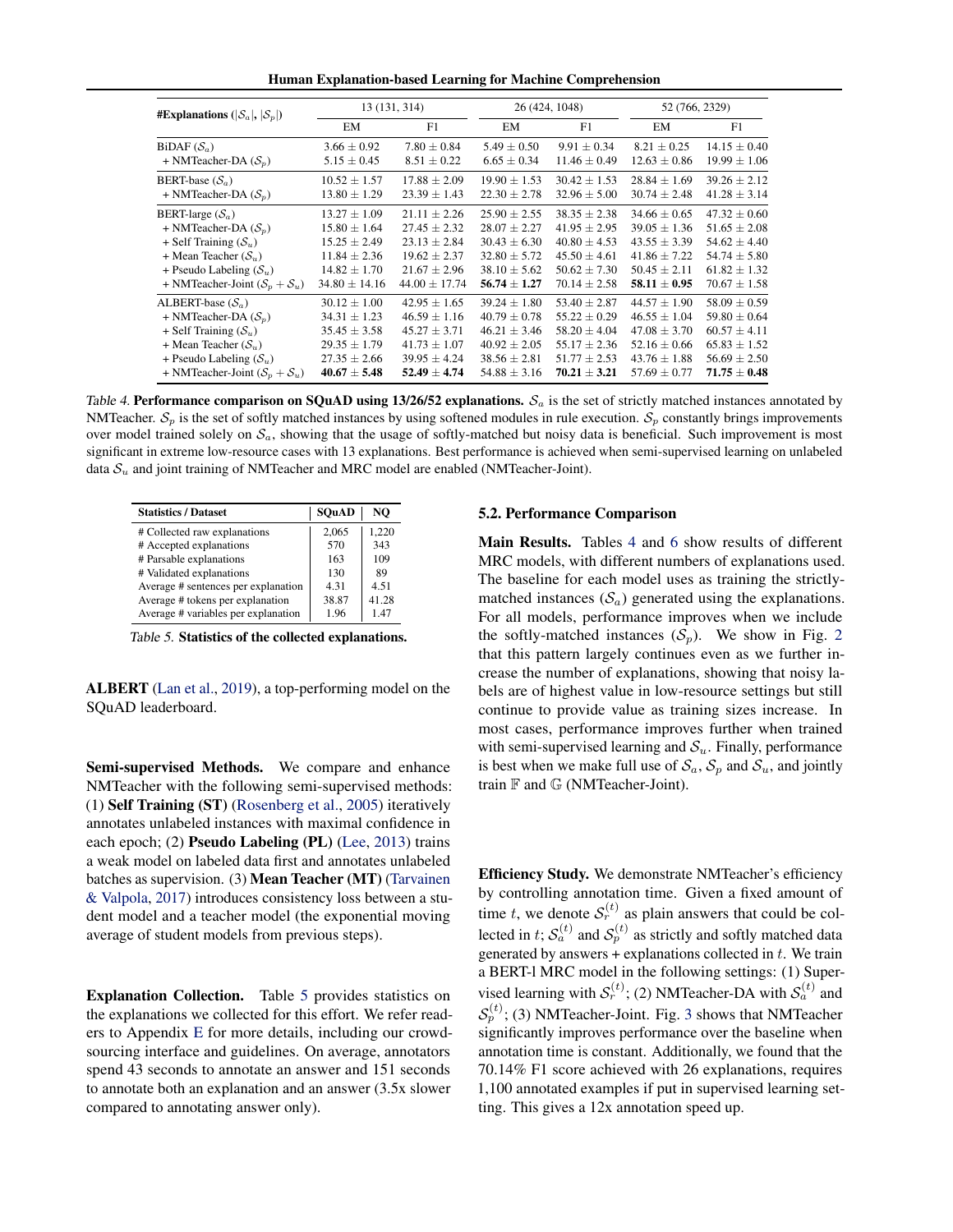Human Explanation-based Learning for Machine Comprehension

<span id="page-6-0"></span>

| #Explanations ( $ \mathcal{S}_a ,  \mathcal{S}_p $ ) | 18 (98, 539)     |                  | 36 (107, 647)    |                  | 54 (273, 1047)   |                  |
|------------------------------------------------------|------------------|------------------|------------------|------------------|------------------|------------------|
|                                                      | EM               | F1               | EM               | F1               | EM               | F1               |
| BERT-1 $(S_a)$                                       | $11.63 \pm 1.52$ | $20.86 + 1.78$   | $15.26 + 0.55$   | $24.89 + 1.47$   | $14.24 + 0.74$   | $24.85 + 1.77$   |
| + NMTeacher-DA $(S_n)$                               | $17.47 + 0.76$   | $28.30 + 0.42$   | $20.77 + 2.04$   | $31.86 + 2.37$   | $19.33 + 2.44$   | $31.56 + 2.55$   |
| + Self Training $(S_u)$                              | $15.92 \pm 2.13$ | $25.17 + 0.65$   | $18.42 + 0.67$   | $27.85 + 0.46$   | $17.49 + 1.67$   | $26.18 + 0.55$   |
| + Mean Teacher $(S_u)$                               | $14.67 \pm 0.32$ | $24.63 + 0.57$   | $17.94 \pm 0.93$ | $27.71 + 0.98$   | $17.63 + 1.32$   | $27.12 + 1.24$   |
| + Pseudo Labeling $(S_u)$                            | $17.86 \pm 1.71$ | $25.47 + 0.36$   | $20.18 \pm 2.35$ | $27.60 + 2.40$   | $16.56 \pm 0.41$ | $25.80 \pm 0.66$ |
| + NMTeacher-Joint $(S_n + S_n)$                      | $17.36 + 0.70$   | $28.36 + 1.09$   | $23.22 \pm 1.74$ | $33.93 + 2.16$   | $24.04 + 2.90$   | $34.90 + 2.65$   |
| ALBERT-b $(\mathcal{S}_a)$                           | $19.62 \pm 2.39$ | $27.84 + 2.89$   | $21.78 + 2.93$   | $31.20 + 3.46$   | $21.19 \pm 1.80$ | $32.08 + 1.48$   |
| + NMTeacher-DA $(S_n)$                               | $21.17 + 1.48$   | $30.67 \pm 2.47$ | $25.93 \pm 3.91$ | $35.82 + 3.73$   | $23.16 + 4.26$   | $33.89 + 3.59$   |
| + Self Training $(S_u)$                              | $19.41 \pm 1.31$ | $28.04 \pm 1.71$ | $22.15 \pm 2.50$ | $31.09 \pm 2.30$ | $21.65 \pm 2.92$ | $31.08 \pm 2.93$ |
| + Mean Teacher $(S_u)$                               | $20.26 + 0.65$   | $29.25 + 0.14$   | $24.71 + 3.38$   | $33.66 + 3.65$   | $28.06 + 2.48$   | $37.91 + 2.15$   |
| + Pseudo Labeling $(S_n)$                            | $18.88 \pm 1.98$ | $27.28 + 1.88$   | $23.30 \pm 2.67$ | $31.96 + 1.46$   | $20.23 + 1.43$   | $30.62 + 2.63$   |
| + NMTeacher-Joint $(S_n + S_n)$                      | $24.12 \pm 4.12$ | $34.65 + 5.03$   | $30.56 + 2.42$   | $41.14 + 3.10$   | $29.45 + 3.64$   | $41.14 + 3.14$   |

Table 6. Performance comparison on NQ using 18/36/54 explanations. Similar trends as in Table [4](#page-5-0) can be observed.

| No. | <b>Training Supervision</b>  | EМ               | F1               |
|-----|------------------------------|------------------|------------------|
| (1) | $S_a$                        | $44.57 \pm 1.90$ | $58.09 \pm 0.59$ |
| (2) | $S_a + S_n$                  | $46.55 \pm 1.90$ | $59.80 \pm 0.64$ |
| (3) | $\mathcal{S}^*_{\alpha}$     | $52.14 + 2.02$   | $64.25 \pm 1.89$ |
| (4) | $S^*_a + S^*_n$              | $59.67 + 0.33$   | $71.55 + 0.34$   |
| (5) | $S_r( S_r  =  S_a )$         | $59.15 \pm 0.88$ | $71.40 \pm 0.61$ |
| (6) | $S_r( S_r  =  S_a  +  S_p )$ | $69.27 + 0.30$   | $80.09 \pm 0.66$ |

Table 7. Analysis on Matching Quality.  $S_a$  and  $S_p$  are obtained with 52 explanations.  $S_a^*$  denotes instances in  $S_a$  paired with gold-standard human annotations.  $S_r$  is randomly sampled from SQuAD with size controlled to be equal to  $|S_a|$  or  $|S_a| + |S_p|$ .



Figure 2. Performance changes with respect to number of explanations on SQuAD. Performance of the proposed method grow progressively with more explanations.

#### 5.3. Performance Analysis

Matching Noise / Bias. Our proposed method hypothesizes new training examples, which may be noisy even when "strictly-matched". The matched instances may also be more similar than desired to the reference instances. To assess the impact of these two factors, we look at the strictly-matched set  $S_a$  and the softly-matched set  $S_p$  generated with 52 SQuAD explanations. We define  $S_a^*$  and  $S_p^*$ , versions of these sets with human-annotated answers (*i.e.*, no noise). We then train an ALBERT-b model with supervision in the following six settings: (1)  $S_a$ ; (2)  $S_a$  and  $S_p$ ; (3)  $S_a^*$ ; (4)  $S_a^*$ and  $S_p^*$ ; (5)  $S_r$ , a set of randomly sampled SQuAD training instances with size  $|\mathcal{S}_a|$ ; (6)  $\mathcal{S}_r$  of size  $|\mathcal{S}_a| + |\mathcal{S}_p|$ . Results are listed in Table 7. Comparing (1) and (3), we observe a 6.16% F1 gap caused by noise in strict matching; (2) and (4) show that the gap is further widened, since there are more



Figure 3. Study on Annotation Efficiency. We compare model performance when annotation time is held constant; NMTeacher-Joint consistently outperforms the baseline without explanations (*e.g.*, 70.14% vs. 16.37% F1 score with 65 minutes annotation). BERT-l is used as MRC model.

noises in softly-matched data. Comparing (3) and (5), we see a 7.15% F1 gap mainly caused by bias in the instances selected by NMTeachers. We believe addressing these two issues will improve model performance, and we leave them as future work.

Medium Resource Scenarios. Going beyond lowresource cases, we show that NMTeacher could extend to medium-resource scenarios. We randomly sample {1000, 2000, 3000, 5000} human-annotated instances from SQuAD as  $S_r$ . We train a BERT-l MRC model using  $S_r$ along with  $S_a$ ,  $S_p$  generated with 52 explanations. We compare with training the MRC model with  $S_r$  only. Fig. [5](#page-7-0) shows that when a medium-size  $S_r$  is readily available, augmenting it with NMTeacher is still beneficial. This could be particularly useful when a defect is observed in the trained model (*e.g.*, a certain type of question is answered poorly). A small set of explanations could be collected rapidly and used as "hot-fix".

Ablation Study on Modules. To evaluate the effect of the softened module execution, we progressively turn on the softened version of FIND, FILL and COMPARE in NMTeacher matching process, use matched data to train the downstream MRC model  $F$  in NMTeacher-DA setting, and report the final performance. The evaluation results are presented in Fig. [4.](#page-7-0) Results show that softening each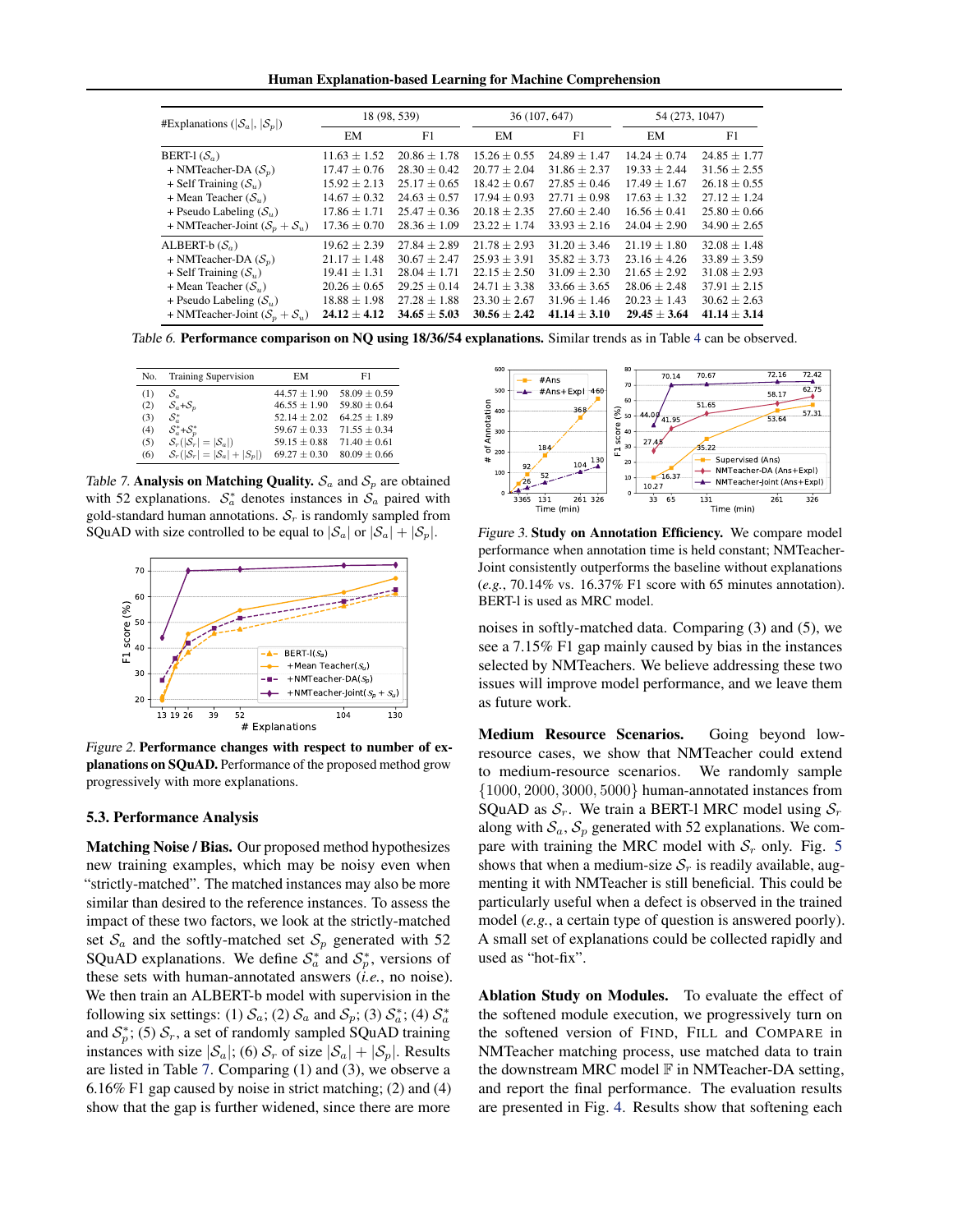<span id="page-7-0"></span>

Figure 4. Ablation study on atomic modules. Fill, Find and compare modules are switched to softened mode consecutively. Rule softening in each module contributes to improve final MRC model performance.

module contributes to performance improvement.

Statistics of strictly-matched instances. We list the "question heads" in  $S_a$  and found the top 8 to be: when did (22.08%); what year (8.51%); how many (8.1%); who was (7.27%); what did (6.43%); what percentage (5.39%); what does (5.26%); how long (4.35%). This observation demonstrates the explanations we collect cover a wide range of question types. Yet, the distribution of input data has far more aspects than question heads. Our current implementation and design may not explain complex questions that require multi-step reasoning abilities, and this may result in strong biases in  $S_a$  and  $S_p$ .

To examine the labeling accuracy, we directly evaluate annotations obtained with the neural module teacher G against human annotations. On SQuAD with 52 explanations, 72.19% EM and 83.35% F1 is achieved on the 766 strictly-matches instances in  $S_a$ . Noises in annotations generated with neural module teachers G also cause performance downgrade in the final model  $\mathbb{F}$ ; and thus denoising matched instances will help improve performance. Joint training may partially resolve this by encouraging consensus between G and MRC model F; meanwhile we encourage future research in this direction.

# 6. Related Work

Learning with Explanations. [Srivastava et al.](#page-9-0) [\(2017\)](#page-9-0) first propose to use explanations as *feature* functions in concept learning. [Hancock et al.](#page-8-0) [\(2018\)](#page-8-0) proposed BABBLELABBLE for training classifiers with explanations in data programming setting, which uses explanations to provide *labels* instead of features. [Wang et al.](#page-9-0) [\(2020\)](#page-9-0) proposed NEXT to improve generalization of explanations with softened rule execution. Both BABBLELABBLE and NEXT highlight annotation efficiency in low-resource settings. To the best of our knowledge, we are the first to study soliciting explanations for MRC, which is intrinsically more challenging than classification tasks in existing works.

Learning from Unlabeled data. A notable line of work focuses on enforcing consistency on unlabeled data by



Figure 5. Augmenting Labeled Instances with Explanations in medium-resource scenarios. Please refer to Sec [5.3](#page-6-0) "Medium Resource Scenarios" for in-depth analysis.

regularizing model predictions to be invariant to noiseaugmented data [\(Xie et al.,](#page-9-0) [2019;](#page-9-0) [Yu et al.,](#page-9-0) [2018\)](#page-9-0). Consistency can also be enforced through temporal ensemble [\(Laine & Aila,](#page-8-0) [2016;](#page-8-0) [Tarvainen & Valpola,](#page-9-0) [2017\)](#page-9-0). Another line of work uses bootstrapping – first training a weak model with labeled data; then use model prediction on unlabeled data as supervision [\(Carlson et al.,](#page-8-0) [2009;](#page-8-0) [Yang et al.,](#page-9-0) [2018a\)](#page-9-0). Our proposed method is non-conflicting with semisupervised strategies and we enhance NMTeacher with these strategies to achieve the best performance.

Neural Module Networks. Neural module networks (NMNs) are dynamically composed of individual modules of different capabilities. It was first proposed for VQA tasks [\(Andreas et al.,](#page-8-0) [2016b;a;](#page-8-0) [Hu et al.,](#page-8-0) [2017\)](#page-8-0). Recently in NLP community, reading comprehension requiring reasoning [\(Yang et al.,](#page-9-0) [2018b;](#page-9-0) [Dua et al.,](#page-8-0) [2019;](#page-8-0) [Amini et al.,](#page-8-0) [2019\)](#page-8-0) are proposed and widely studied. Recent works [\(Jiang &](#page-8-0) [Bansal,](#page-8-0) [2019;](#page-8-0) [Gupta et al.,](#page-8-0) [2020\)](#page-8-0) generally adopt a parser that gives a sequence of operations to derive the final answer. Our work differs in that (1) operations are constructed from explanations instead of questions; (2) NMTeacher provides supervision, instead of being used as final MRC model and trained in a fully-supervised manner. We limit our scope to SQuAD-style MRC tasks in this paper and leave other challenging tasks as future work.

# 7. Conclusion

We propose a novel framework that efficiently gathers supervision for training machine reading comprehension models. We begin with a small set of human-provided semistructured explanations and compose NMTeachers to program and augment unlabeled data. NMTeachers are modularized functions where each module has a strict and softened form, enabling broader coverage from each explanation. Extensive experiments on two datasets and multiple MRC models demonstrate the effectiveness of our system in low-resource and medium-resource settings. Having achieved encouraging results for MRC, we look forward to extending this framework for more challenging tasks such as knowledge acquisition and multi-hop reasoning.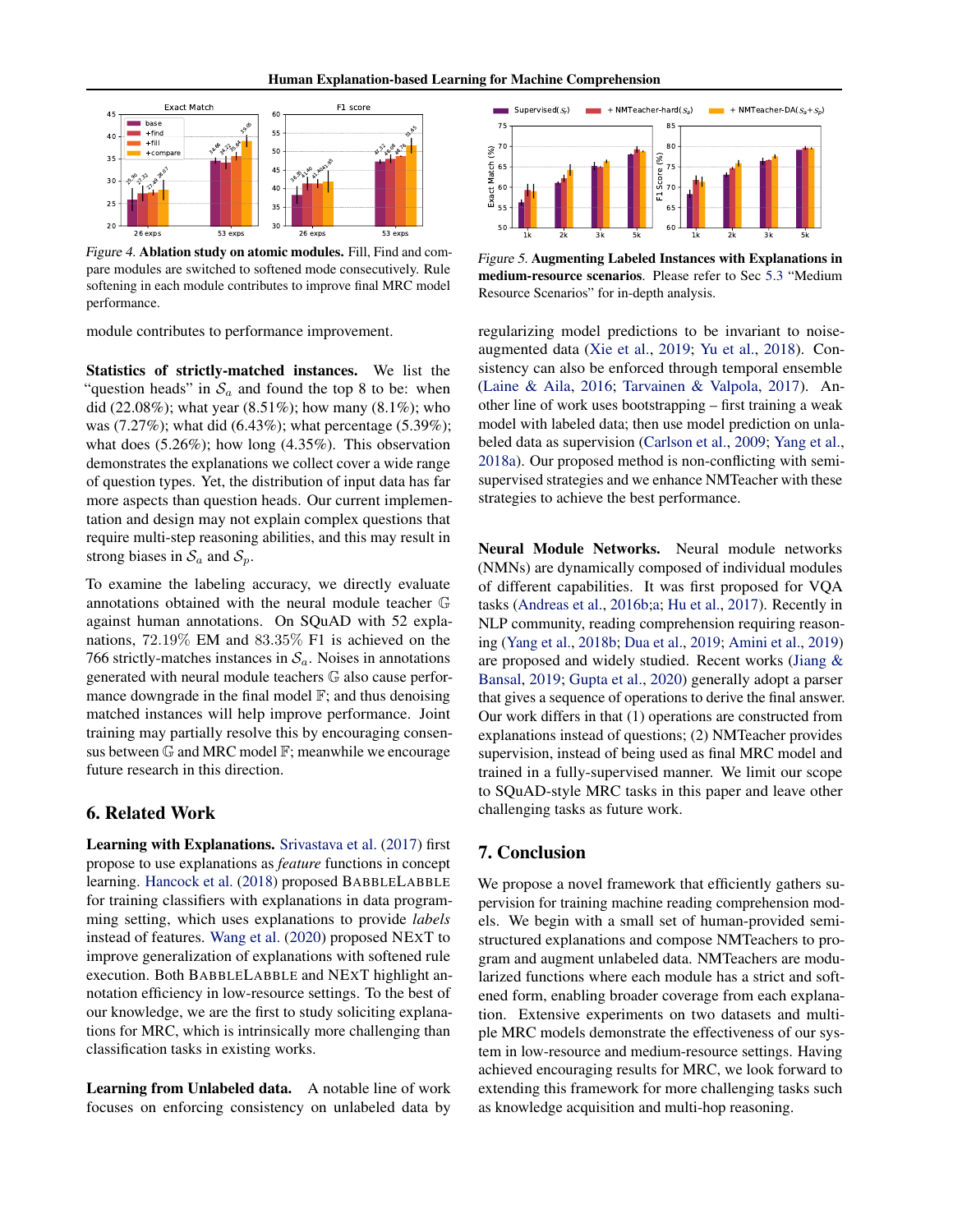## <span id="page-8-0"></span>References

- Amini, A., Gabriel, S., Lin, S., Koncel-Kedziorski, R., Choi, Y., and Hajishirzi, H. Mathqa: Towards interpretable math word problem solving with operation-based formalisms. In *Proceedings of NAACL-HLT*, pp. 2357–2367, 2019.
- Andreas, J., Rohrbach, M., Darrell, T., and Klein, D. Learning to compose neural networks for question answering. In *Proceedings of NAACL-HLT*, pp. 1545–1554, 2016a.
- Andreas, J., Rohrbach, M., Darrell, T., and Klein, D. Neural module networks. In *Proceedings of the IEEE Conference on Computer Vision and Pattern Recognition*, pp. 39–48, 2016b.
- Bahdanau, D., Cho, K., and Bengio, Y. Neural machine translation by jointly learning to align and translate. *arXiv preprint arXiv:1409.0473*, 2014.
- Carlson, A., Gaffney, S., and Vasile, F. Learning a named entity tagger from gazetteers with the partial perceptron. In *AAAI Spring Symposium: Learning by Reading and Learning to Read*, 2009.
- DeJong, G. and Mooney, R. Explanation-based learning: An alternative view. *Machine learning*, 1(2):145–176, 1986.
- Devlin, J., Chang, M.-W., Lee, K., and Toutanova, K. Bert: Pre-training of deep bidirectional transformers for language understanding. In *Proceedings of the 2019 Conference of the North American Chapter of the Association for Computational Linguistics: Human Language Technologies, Volume 1 (Long and Short Papers)*, pp. 4171–4186, 2019.
- Dua, D., Wang, Y., Dasigi, P., Stanovsky, G., Singh, S., and Gardner, M. DROP: A reading comprehension benchmark requiring discrete reasoning over paragraphs. In *Proc. of NAACL*, 2019.
- Goldwasser, D. and Roth, D. Learning from natural instructions. *Machine learning*, 94(2):205–232, 2014.
- Gupta, N., Lin, K., Roth, D., Singh, S., and Gardner, M. Neural module networks for reasoning over text. In *International Conference on Learning Representations*, 2020. URL [https://openreview.net/forum?](https://openreview.net/forum?id=SygWvAVFPr) [id=SygWvAVFPr](https://openreview.net/forum?id=SygWvAVFPr).
- Hancock, B., Bringmann, M., Varma, P., Liang, P., Wang, S., and Ré, C. Training classifiers with natural language explanations. In *Proceedings of the conference. Association for Computational Linguistics. Meeting*, volume 2018, pp. 1884. NIH Public Access, 2018.
- Hu, R., Andreas, J., Rohrbach, M., Darrell, T., and Saenko, K. Learning to reason: End-to-end module networks for visual question answering. In *Proceedings of the IEEE International Conference on Computer Vision*, pp. 804–813, 2017.
- Jiang, Y. and Bansal, M. Self-assembling modular networks for interpretable multi-hop reasoning. In *Proceedings of the 2019 Conference on Empirical Methods in Natural Language Processing and the 9th International Joint Conference on Natural Language Processing (EMNLP-IJCNLP)*, pp. 4464–4474, 2019.
- Kwiatkowski, T., Palomaki, J., Redfield, O., Collins, M., Parikh, A., Alberti, C., Epstein, D., Polosukhin, I., Devlin, J., Lee, K., et al. Natural questions: a benchmark for question answering research. *Transactions of the Association for Computational Linguistics*, 7:453–466, 2019.
- Laine, S. and Aila, T. Temporal ensembling for semisupervised learning. *arXiv preprint arXiv:1610.02242*, 2016.
- Lake, B. M., Linzen, T., and Baroni, M. Human few-shot learning of compositional instructions. *arXiv preprint arXiv:1901.04587*, 2019.
- Lan, Z., Chen, M., Goodman, S., Gimpel, K., Sharma, P., and Soricut, R. Albert: A lite bert for self-supervised learning of language representations. *arXiv preprint arXiv:1909.11942*, 2019.
- Lee, D.-H. Pseudo-label: The simple and efficient semisupervised learning method for deep neural networks. In *Workshop on challenges in representation learning, ICML*, volume 3, pp. 2, 2013.
- Linzen, T. How can we accelerate progress towards human-like linguistic generalization? *arXiv preprint arXiv:2005.00955*, 2020.
- Manning, C. D., Surdeanu, M., Bauer, J., Finkel, J. R., Bethard, S., and McClosky, D. The stanford corenlp natural language processing toolkit. In *Proceedings of 52nd annual meeting of the association for computational linguistics: system demonstrations*, pp. 55–60, 2014.
- Pavlick, E., Rastogi, P., Ganitkevitch, J., Van Durme, B., and Callison-Burch, C. PPDB 2.0: Better paraphrase ranking, fine-grained entailment relations, word embeddings, and style classification. In *Proceedings of the 53rd Annual Meeting of the Association for Computational Linguistics and the 7th International Joint Conference on Natural Language Processing (Volume 2: Short Papers)*, pp. 425–430, Beijing, China, July 2015. Association for Computational Linguistics. doi: 10.3115/v1/P15-2070. URL [https://www.aclweb.](https://www.aclweb.org/anthology/P15-2070) [org/anthology/P15-2070](https://www.aclweb.org/anthology/P15-2070).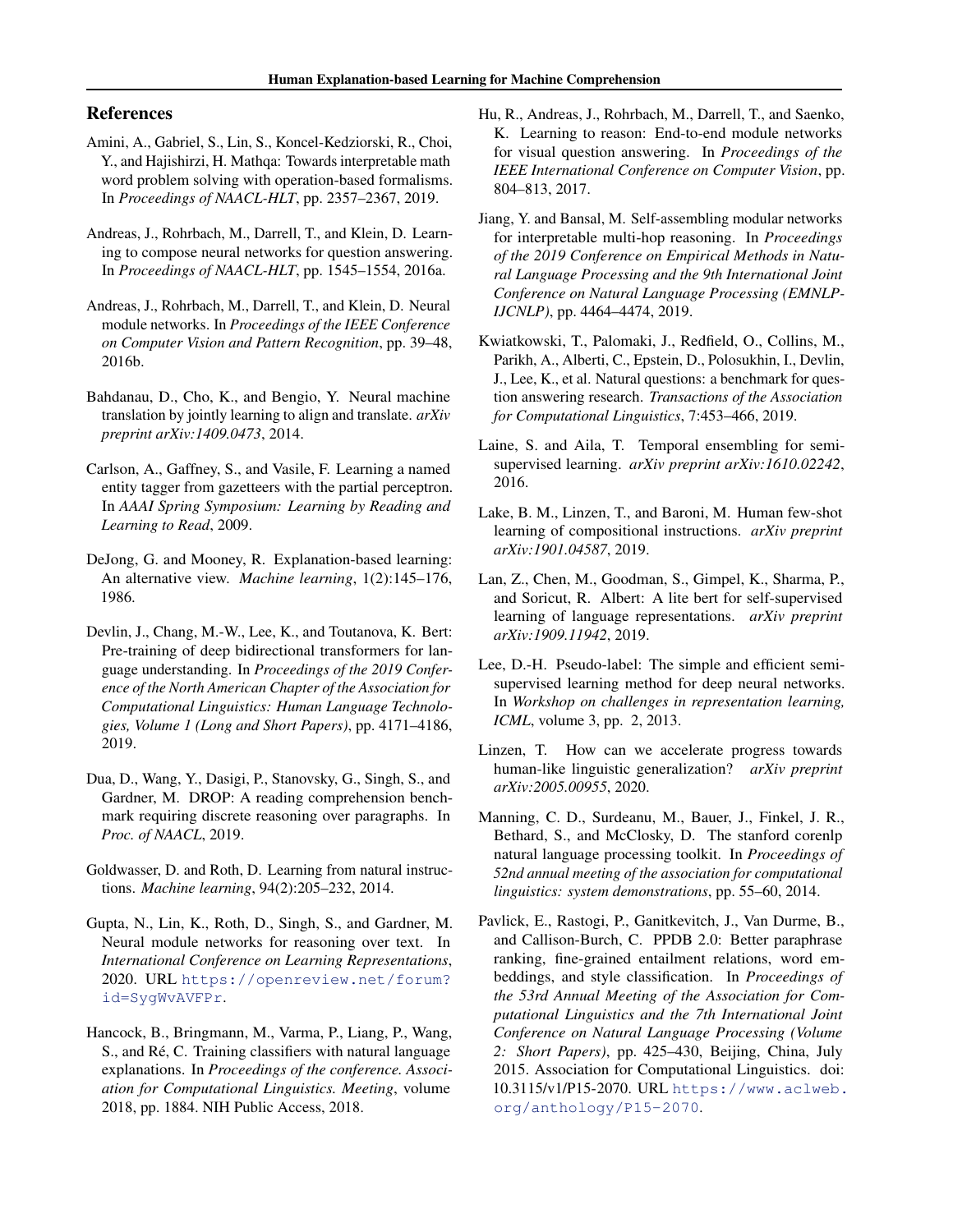- <span id="page-9-0"></span>Raffel, C., Shazeer, N., Roberts, A., Lee, K., Narang, S., Matena, M., Zhou, Y., Li, W., and Liu, P. J. Exploring the limits of transfer learning with a unified text-to-text transformer. *arXiv preprint arXiv:1910.10683*, 2019.
- Rajpurkar, P., Zhang, J., Lopyrev, K., and Liang, P. Squad: 100,000+ questions for machine comprehension of text. In *Proceedings of the 2016 Conference on Empirical Methods in Natural Language Processing*, pp. 2383– 2392, 2016.
- Rosenberg, C., Hebert, M., and Schneiderman, H. Semisupervised self-training of object detection models. *WACV/MOTION*, 2, 2005.
- Seo, M., Kembhavi, A., Farhadi, A., and Hajishirzi, H. Bidirectional attention flow for machine comprehension. *arXiv preprint arXiv:1611.01603*, 2016.
- Srivastava, S., Labutov, I., and Mitchell, T. Joint concept learning and semantic parsing from natural language explanations. In *Proceedings of the 2017 conference on empirical methods in natural language processing*, pp. 1527–1536, 2017.
- Tarvainen, A. and Valpola, H. Mean teachers are better role models: Weight-averaged consistency targets improve semi-supervised deep learning results. In *Advances in neural information processing systems*, pp. 1195–1204, 2017.
- Wang, Z., Qin, Y., Zhou, W., Yan, J., Ye, Q., Neves, L., Liu, Z., and Ren, X. Learning from explanations with neural execution tree. In *International Conference on Learning Representations*, 2020. URL [https://openreview.](https://openreview.net/forum?id=rJlUt0EYwS) [net/forum?id=rJlUt0EYwS](https://openreview.net/forum?id=rJlUt0EYwS).
- Xie, Q., Dai, Z., Hovy, E., Luong, M.-T., and Le, Q. V. Unsupervised data augmentation for consistency training. 2019.
- Yang, Y., Chen, W., Li, Z., He, Z., and Zhang, M. Distantly supervised ner with partial annotation learning and reinforcement learning. In *Proceedings of the 27th International Conference on Computational Linguistics*, pp. 2159–2169, 2018a.
- Yang, Z., Qi, P., Zhang, S., Bengio, Y., Cohen, W. W., Salakhutdinov, R., and Manning, C. D. HotpotQA: A dataset for diverse, explainable multi-hop question answering. In *Conference on Empirical Methods in Natural Language Processing (EMNLP)*, 2018b.
- Yu, A. W., Dohan, D., Luong, M.-T., Zhao, R., Chen, K., Norouzi, M., and Le, Q. V. Qanet: Combining local convolution with global self-attention for reading comprehension. *arXiv preprint arXiv:1804.09541*, 2018.

Zettlemoyer, L. S. and Collins, M. Learning to map sentences to logical form: Structured classification with probabilistic categorial grammars. *arXiv preprint arXiv:1207.1420*, 2012.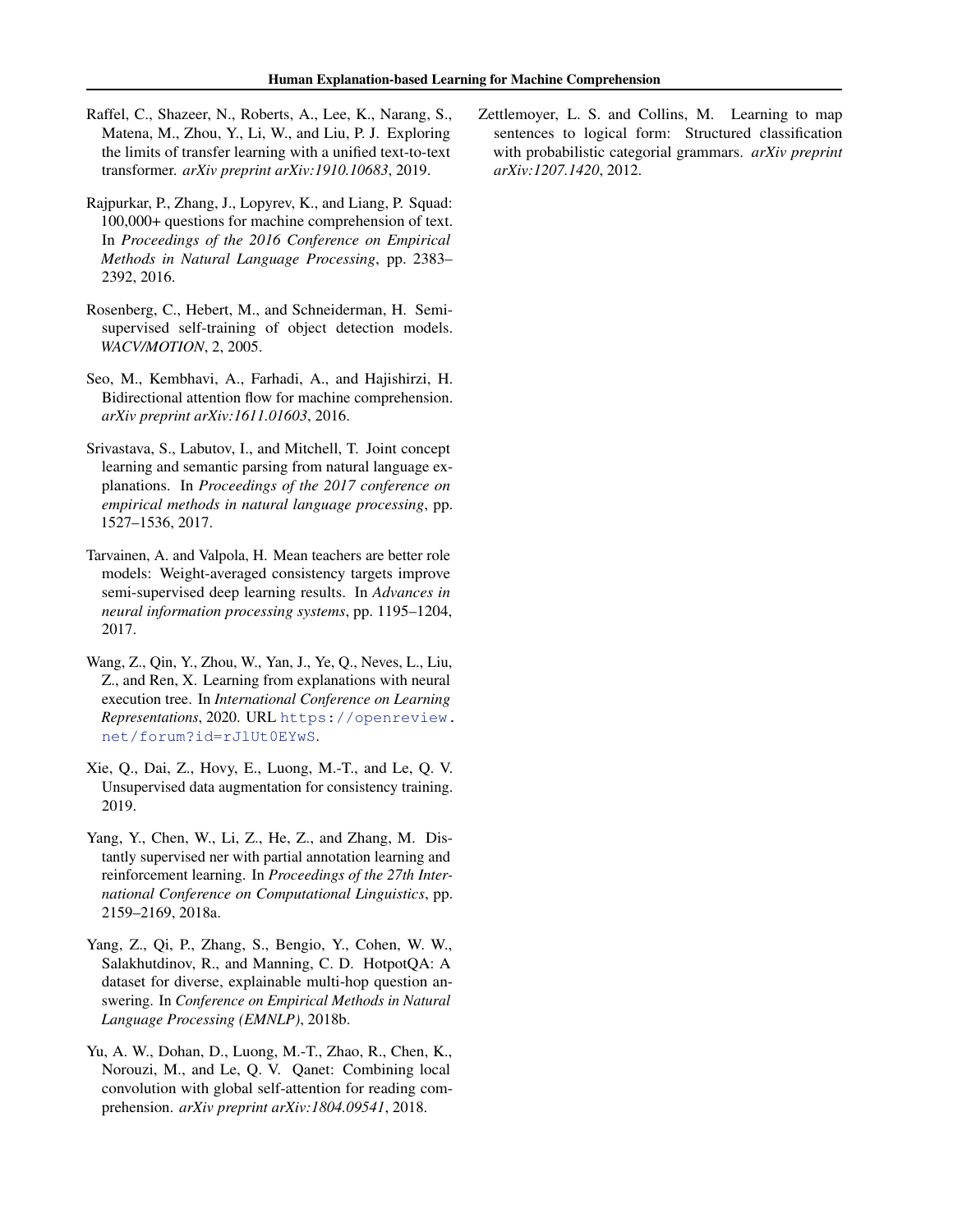# <span id="page-10-0"></span>Appendix: Human Explanation-based Learning for Machine Comprehension

# A. Case Study

Strictly-matched instances. Table 8 shows two examples of strictly-matched instances. In the first example, the explanation specified how to answer questions similar to "In what year did  $X$  (sth.) begin". Intuitively, the answer should be a year number right after "since", and the entity before "begin" should be a keyword. In the second example, questions following the pattern "when was X (sth.) Y (done)" are explained and the answer is typically a date after "on". Also, the verb "done" should be directly before "on" and the answer.

Softly-match Instances. Table 9 shows two examples of softly-matched instances. In the first example, the distance between Y and Z is three in the question, while the explanation specifies there should be less than two words between them. With COMPARE module, the correct answer is found with high confidence of 97.22%. In the second example, the explanation specifies Y to be an adjective phrase. With FILL module, a verb in the past tense, "purified", is also listed as a potential fit for variable Y, and this gives the correct answer "a secret lake" with a confidence score of 72.48%.

|         | <b>Reference Instance</b>                                                                      |
|---------|------------------------------------------------------------------------------------------------|
|         | Q: In what year did Film Fest New Haven begin?                                                 |
|         | C:  The Film Fest New Haven has been held annually since 1995.                                 |
| A: 1995 |                                                                                                |
|         | <b>Semi-structured Explanation</b>                                                             |
|         | X is "Film Fest New Haven". The question starts with "In what year",                           |
|         | so the answer should be a year. "begin" is in the question. X is directly                      |
|         | after "did" and directly before "begin" in the question. "since" is directly                   |
|         | before the answer.                                                                             |
|         | <b>Strictly-matched Instance</b>                                                               |
|         | Q: In what year did the Music of the Night begin?                                              |
|         | C:  Since 1992 the Music of the Night has been performed in the                                |
|         | Royal Citadel by the 29 Commando Regiment and local performers to                              |
|         | raise money for local and military charities.                                                  |
| A: 1992 |                                                                                                |
|         | <b>Reference Instance</b>                                                                      |
|         | Q: When was Queen Victoria's funeral held?                                                     |
|         | C: Her <i>funeral</i> was held on Saturday, 2 February, in St George's Chapel,                 |
|         | Windsor Castle, and after two days of lying-in-state                                           |
|         | A: Saturday, 2 February                                                                        |
|         | <b>Semi-structured Explanation</b>                                                             |
|         | $\overline{X}$ is " <i>funeral</i> ". Y is "held". In the question $X$ is within 4 words after |
|         | "when was" and Y is directly after X. "on" is directly before the answer.                      |
|         | Y is within 2 words before the answer. X is within 3 words                                     |
|         | left of Y. The question starts with "when", so the answer should be a                          |
| date.   |                                                                                                |
|         | <b>Strictly-matched Instance</b>                                                               |
|         | O: When was <i>independence</i> declared?                                                      |
|         | C:  Independence was declared on 24 September 1973.                                            |
|         | A: 24 September 1973                                                                           |

Table 8. Examples of strictly-matched instances.

## Reference Instance Q: Who did *Estonia* rebel against in 1343?

 $C: \ldots$  In  $\underline{1343}$ , the people of northern *Estonia* and Saaremaa rebel against German rule in the St. George's Night Uprising , which was put down by 1345. .. A: German rule

### Semi-structured Explanation

X is "*Estonia*". Y is "rebel against". Z is "1343". In the question, Y is directly after X and Z is within 2 words after Y. Z is a year. The answer directly follows Y. X is within 3 words before Y.

## Softly-matched Instance

Q: *The Slavs* appeared on whose borders around the 6th century? C: ... Around the 6th century, *Slavs* appeared on Byzantine borders

in great numbers.

A: Byzantine borders (Confidence  $z = 97.22\%$ )

Note

Z (the 6th century) is 3 words after Y (appeared on) in the question, which slightly breaks the constraint "Z is within 2 words after Y". This is captured by COMPARE module.

# Reference Instance

Q: Where is *hydrogen* highly soluble? C: ... *Hydrogen* is highly soluble in many rare earth and transition metals and is soluble in both nanocrystalline and amorphous metals. ... A: many rare earth and transition metals Semi-structured Explanation X is "*hydrogen*". Y is "*highly soluble*". Y is directly after X and X is directly after "where is" in the question. X is within 5 words before Y. Y is within 2 words before the answer. "in" directly before the answer. "is" is between X and Y. Softly-matched Instance

Q: Where is *the divinity herself* purified?

C: ... Afterwards the car, the vestments, and, if you like to believe it, *the divinity herself*, are **purified** in a secret lake. .. A: a secret lake (Confidence  $z = 72.48\%$ )

Note

In the reference instance, Y (highly soluble) is supposed to be an adjective phrase. In the new instance, <sup>F</sup>ILL module suggested "purified" to be a promising candidate for variable Y.

Table 9. Examples of softly-matched instances.

# B. Additional Performance Analysis

Performance of Fill and Find module The FILL module is evaluated on the test split of hard-matched question pairs and context pairs, as described in Sec. [4.1.](#page-3-0) The FIND module is evaluated through manual inspection on model's predictions on instances in  $S<sub>o</sub>$ . For each sentence in the test set, we enumerate all possible constituents, let the model rank these spans. We take top- $n (n = 1, 3, 5, 10)$  for FILL module and  $n = 1$  for FIND module) spans as output. We use recall (at *n*)  $r_n = \frac{p}{q}$  as metric for evaluation, where *p* is the number of correct spans found in top- $n$  outputs and  $q$  is the number of all correct spans. Evaluation results for Fill and Find module are shown in Table [10.](#page-11-0) As  $n$  gets large, the top- $n$  outputs from the FILL module are able to identify most of the correct spans.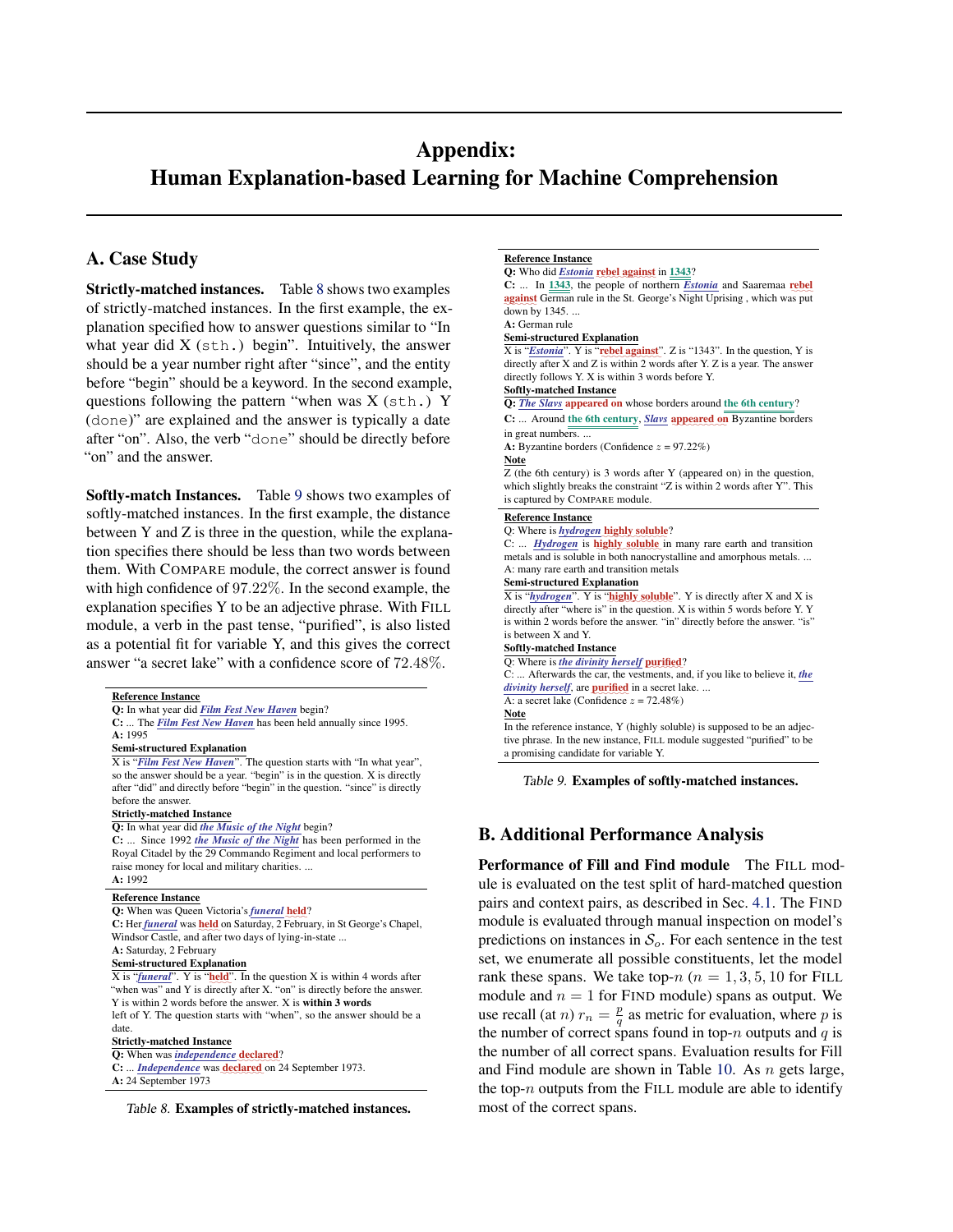<span id="page-11-0"></span>

| <b>Recall@n</b> $(\%)$   Top-1 Top-3 Top-5 Top-10                  |       |       |       |
|--------------------------------------------------------------------|-------|-------|-------|
| Fill (Questions)   $68.50$ 88.01                                   |       | 94.66 | 98.93 |
| Fill (Contexts) $\begin{array}{ l} \hline \end{array}$ 95.64 97.45 |       | 98.22 | 98.73 |
| Find                                                               | 41.00 |       |       |

Table 10. Evaluation on Fill and Find module. We evaluate Fill on the test split (described in Sec. [4.1\)](#page-3-0) and Find on collected explanations and their reference instances.

#### Algorithm 2 Beam Search for NMTeacher

|     | 1: <b>Input:</b> Neural Module Teacher $\mathbb{G}_i$ , Instance $(q, c)$ , Variable |
|-----|--------------------------------------------------------------------------------------|
|     | Candidates, Beam Width $w$ , Threshold $t$                                           |
|     | 2: $m =$ number of variables in $\mathbb{G}_i$                                       |
|     | 3: Initialize PREVSTATES.                                                            |
|     | 4: for $j = 1$ to m do                                                               |
| 5:  | CURRENTSTATES $\leftarrow \varnothing$                                               |
| 6:  | for STATE in PREVSTATES do                                                           |
| 7:  | $V \leftarrow$ next unfilled variable                                                |
| 8:  | for CANDIDATE in (CANDIDATES for $V$ ) do                                            |
| 9:  | Fill V in STATE                                                                      |
| 10: | $z \leftarrow$ confidence score of                                                   |
|     | evaluating STATE with $\mathbb{G}_i$                                                 |
| 11: | if $z > t$ then                                                                      |
| 12: | CURRSTATES.append(STATE)                                                             |
| 13: | Sort (descending) CURRSTATES by z                                                    |
| 14: | PREVSTATES $\leftarrow$ top w states in CURRSTATES                                   |
|     | 15: return CURRSTATES                                                                |
|     |                                                                                      |

# C. Beam Search Algorithm for Neural Module Teacher

In Sec. [3.3](#page-3-0) we mentioned the usage of beam search algorithm to search for the best combination of variable assignments. We provide the details in the Algorithm 2.

# D. Reproducibility

Computing Infrastructure. Based on GPU availability, we train our models on either Quadro RT 6000, GeForce RTX 2080 Ti or GeForce GTX 1080 Ti. All of our models are trained on single GPU. NMTeacher-Joint requires optimizing both NMTeacher modules and MRC models, so we use Quadro RT 6000 for related experiments.

Number of Parameters. The two trainable modules (FILL and FIND) adopt BERT-base as backbone, using 110 million parameters for each. We use several downstream MRC models in our experiments, and BERT-large is the biggest among all (340 million). To sum, NMTeacher-Joint uses 560 million parameters at most.

Hyper-parameters. We use Adam with linear warmup as our optimizer and we tuned learning rate in the range of  ${1e-5, 2e-5, 3e-5, 4e-5, 5e-5}.$  We set the warmup steps to be either 100 or 500. We tuned the loss balancing co-efficient  $\beta$  (in  $\mathcal{L}_{ap}$  and  $\mathcal{L}_{au}$ , see Sec. [4.2\)](#page-4-0) in the range of

 $\{0.1, 0.2, 0.3, 0.4, 0.5\}$ . We adopt a greedy tuning strategy: first select the best learning rate and fix it; then select the best co-efficient  $\beta$ . We select parameters based on F1 score on dev set.

We set the rotation interval  $r$  (see Sec. [4.2\)](#page-4-0) to be 8. We use batch size of 12 for BERT-l; 16 for BERT-b; 16 for ALBERT-b. Gradient accumulation is adopted to achieve such batch size with GPU memory constraint.

Datasets. We download both datasets we use from official websites. SQuAD: [https://rajpurkar.](https://rajpurkar.github.io/SQuAD-explorer/) [github.io/SQuAD-explorer/](https://rajpurkar.github.io/SQuAD-explorer/); Natural Questions: [https://ai.google.com/research/](https://ai.google.com/research/NaturalQuestions/download) [NaturalQuestions/download](https://ai.google.com/research/NaturalQuestions/download). Note that we customized the settings of NQ dataset as we limit our scope to MRC task. We aim to analysis the capability of NMTeacher in different scenarios, and thus we choose not to use the official test set due to submission constraints (*e.g.*, one attempt per week). We create our own dev and test set (see Sec. [5.1\)](#page-4-0).

Development Set Performance. Table [4](#page-5-0) and [6](#page-6-0) in the main paper lists test set performance, while their corresponding development set performance can be found in Table [11](#page-12-0) and [12.](#page-12-0)

## E. Explanation Collection

Our interface for collecting semi-structured explanations with Amazon Mechanical Turk is shown in Figure [7.](#page-13-0) Annotators are required to first read a short paragraph of highlevel instructions and then read five provided examples. After that, they are required to write an explanation for a provided answered  $(q, c, a)$  triple in one single text input box, using suggested expressions in a provided table. Finally, annotators are required to double-check their explanation before they submit. The reward for each accepted explanation is \$0.5.

We automatically rejected responses not following instructions (e.g., not mentioning any variables, quoted words do not appear in context). Statistics of the collected explanations on SQuAD and NQ datasets are previously shown in Table [5.](#page-5-0) We constructed and modified our parser simultaneously with the explanation collection process. The accuracy of semantic parsing is 91.93% by manual inspection on 35 parsed explanations (161 sentences).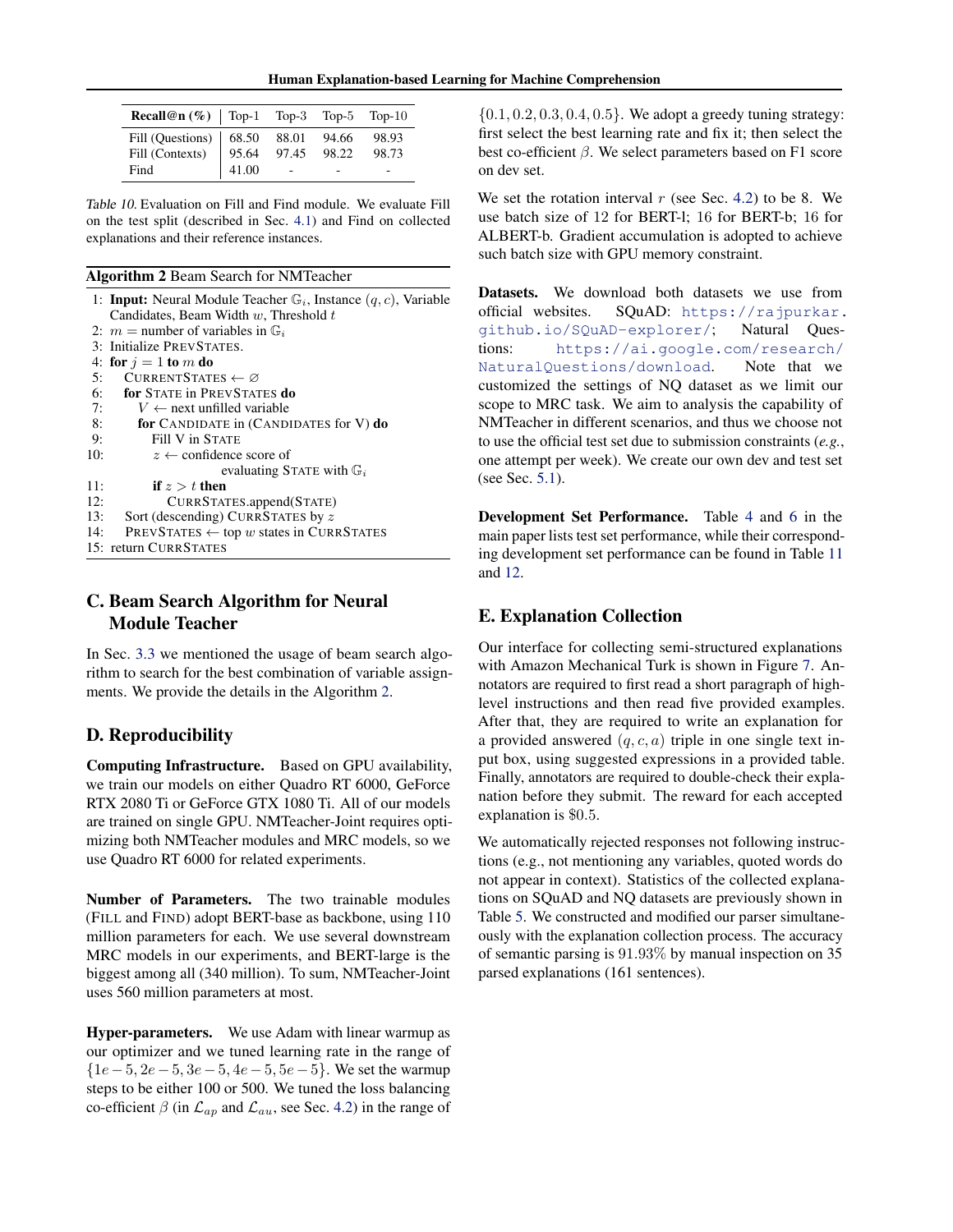<span id="page-12-0"></span>

Figure 6. Example for Beam Search and Extracting an Answer. Candidates are proposed by Fill module. The best combination is selected by ranking and conducting beam search on possible combinations. Ranking is done by softened execution of rules.

| #Explanations ( $ \mathcal{S}_a ,  \mathcal{S}_n $ ) | 13 (131, 314)     |                   | 26 (424, 1048)   |                  | 52 (766, 2329)   |                  |
|------------------------------------------------------|-------------------|-------------------|------------------|------------------|------------------|------------------|
|                                                      | EM                | F1                | EM               | F1               | EM               | F1               |
| $BiDAF(S_a)$                                         | $3.68 \pm 0.82$   | $7.40 \pm 0.61$   | $4.68 \pm 0.57$  | $9.39 \pm 0.22$  | $8.31 \pm 0.55$  | $13.99 \pm 1.01$ |
| + NMTeacher-DA $(S_n)$                               | $4.89 \pm 0.18$   | $8.31 \pm 0.12$   | $6.24 \pm 0.07$  | $11.29 \pm 0.20$ | $13.58 \pm 1.51$ | $21.80 \pm 2.15$ |
| BERT-b $(\mathcal{S}_a)$                             | $11.70 \pm 0.88$  | $19.11 + 1.28$    | $22.32 + 0.24$   | $33.11 + 0.47$   | $32.22 + 1.81$   | $42.68 + 2.58$   |
| + NMTeacher-DA $(S_n)$                               | $15.68 \pm 1.10$  | $25.43 \pm 0.98$  | $24.88 \pm 3.01$ | $35.65 \pm 4.63$ | $35.67 \pm 3.23$ | $46.86 \pm 3.41$ |
| BERT-1 $(S_a)$                                       | $15.51 \pm 1.61$  | $23.65 \pm 2.69$  | $29.50 \pm 2.00$ | $42.05 \pm 2.23$ | $39.03 \pm 0.63$ | $51.90 \pm 0.52$ |
| + NMTeacher-DA $(S_n)$                               | $18.67 \pm 1.94$  | $30.87 \pm 2.84$  | $32.76 \pm 2.38$ | $46.52 \pm 3.22$ | $43.87 \pm 2.36$ | $56.60 \pm 2.41$ |
| + Self Training $(S_u)$                              | $15.59 \pm 1.48$  | $23.19 \pm 1.78$  | $35.48 \pm 7.93$ | $45.07 + 6.04$   | $46.14 \pm 3.30$ | $57.83 \pm 3.81$ |
| + Mean Teacher $(S_u)$                               | $13.28 \pm 2.48$  | $21.54 \pm 3.15$  | $35.27 \pm 4.87$ | $48.35 \pm 4.32$ | $45.75 + 7.14$   | $58.82 \pm 5.65$ |
| + Pseudo Labeling, PL $(S_u)$                        | $15.96 \pm 2.45$  | $23.51 \pm 3.66$  | $41.36 \pm 5.59$ | $53.71 \pm 7.26$ | $52.95 \pm 2.26$ | $65.10 \pm 1.14$ |
| + NMTeacher-Joint $(S_n + S_n)$                      | $37.06 \pm 13.64$ | $46.83 \pm 17.34$ | $61.27 \pm 1.93$ | $73.71 \pm 2.81$ | $62.22 \pm 0.46$ | $74.22 \pm 1.24$ |
| ALBERT-b $(\mathcal{S}_a)$                           | $32.92 \pm 1.59$  | $45.62 \pm 1.27$  | $43.65 \pm 1.63$ | $57.12 + 2.82$   | $48.81 \pm 1.73$ | $62.06 \pm 0.17$ |
| + NMTeacher-DA $(S_n)$                               | $37.66 \pm 2.36$  | $50.25 \pm 1.99$  | $44.97 \pm 1.20$ | $58.60 \pm 1.02$ | $51.35 \pm 2.07$ | $64.27 \pm 0.75$ |
| + Self Training $(S_u)$                              | $37.67 \pm 4.36$  | $48.32 \pm 4.74$  | $49.88 \pm 3.06$ | $61.81 \pm 3.54$ | $52.08 \pm 2.45$ | $65.34 \pm 2.87$ |
| + Mean Teacher $(S_u)$                               | $33.16 \pm 2.95$  | $45.42 \pm 2.01$  | $43.42 \pm 2.58$ | $58.14 \pm 1.74$ | $56.86 \pm 1.75$ | $70.67 \pm 1.52$ |
| + Pseudo Labeling, PL $(S_u)$                        | $31.02 \pm 3.32$  | $43.88 \pm 4.76$  | $42.63 \pm 2.56$ | $55.62 + 2.72$   | $48.28 \pm 1.63$ | $60.45 \pm 2.45$ |
| + NMTeacher-Joint $(S_n + S_n)$                      | $42.40 \pm 7.47$  | $56.60 \pm 6.57$  | $60.21 \pm 3.05$ | $74.44 \pm 2.64$ | $62.48 \pm 1.23$ | $75.76 \pm 0.77$ |

Table 11. Performance on the development set on SQuAD dataset using different numbers of explanations.

| #Explanations ( $ \mathcal{S}_a ,  \mathcal{S}_p $ ) | 18 (98, 539)     |                  | 36 (107, 647)    |                  | 54 (273, 1047)   |                  |
|------------------------------------------------------|------------------|------------------|------------------|------------------|------------------|------------------|
|                                                      | EM               | F1               | EM               | F1               | EM               | F1               |
| BERT-1 $(S_a)$                                       | $12.33 \pm 2.28$ | $22.08 + 2.55$   | $15.18 + 0.35$   | $24.89 + 1.97$   | $14.62 + 0.77$   | $24.46 + 1.02$   |
| + NMTeacher-DA $(S_n)$                               | $17.12 + 1.04$   | $28.20 + 0.90$   | $19.60 \pm 1.45$ | $31.05 + 1.70$   | $20.10 \pm 1.13$ | $31.48 \pm 1.49$ |
| + Self Training $(S_u)$                              | $15.76 \pm 2.07$ | $25.41 + 0.46$   | $18.61 + 1.36$   | $27.77 + 0.31$   | $18.02 + 1.04$   | $26.18 + 0.54$   |
| + Mean Teacher $(S_u)$                               | $15.68 \pm 0.74$ | $25.92 \pm 0.59$ | $17.41 + 0.76$   | $27.97 + 1.11$   | $18.64 + 1.55$   | $27.88 \pm 1.69$ |
| + Pseudo Labeling, PL $(S_u)$                        | $18.02 \pm 2.07$ | $25.64 \pm 0.92$ | $20.95 \pm 2.52$ | $28.55 + 2.63$   | $17.17 + 0.42$   | $26.12 \pm 0.48$ |
| + NMTeacher-Joint $(S_n + S_n)$                      | $16.69 + 0.79$   | $28.48 + 1.16$   | $21.62 \pm 1.82$ | $32.51 + 2.06$   | $22.90 + 2.24$   | $34.02 \pm 2.20$ |
| ALBERT-b $(\mathcal{S}_a)$                           | $20.02 \pm 2.05$ | $28.80 + 2.21$   | $22.90 \pm 1.74$ | $32.19 + 2.22$   | $21.65 + 0.83$   | $32.23 + 1.20$   |
| + NMTeacher-DA $(S_n)$                               | $21.27 \pm 1.19$ | $30.87 + 1.99$   | $25.80 + 2.48$   | $35.92 + 2.78$   | $23.22 + 2.73$   | $33.94 + 2.98$   |
| + Self Training $(S_u)$                              | $19.68 \pm 1.66$ | $28.67 + 2.09$   | $23.64 + 2.70$   | $32.73 \pm 1.79$ | $23.64 + 2.36$   | $32.78 + 2.58$   |
| + Mean Teacher $(S_u)$                               | $19.44 \pm 0.12$ | $28.84 \pm 1.04$ | $24.79 \pm 2.92$ | $33.96 \pm 3.15$ | $29.23 + 3.63$   | $38.84 \pm 3.27$ |
| + Pseudo Labeling, PL $(S_u)$                        | $19.04 \pm 1.29$ | $27.35 \pm 2.11$ | $22.98 \pm 2.47$ | $31.48 + 1.29$   | $20.34 + 0.92$   | $31.07 \pm 2.59$ |
| + NMTeacher-Joint $(S_n + S_n)$                      | $24.44 + 4.08$   | $35.09 + 5.30$   | $31.12 + 2.38$   | $41.74 + 3.56$   | $29.13 + 3.77$   | $40.22 \pm 3.98$ |

Table 12. Performance on development set on Natural Questions dataset using different numbers of explanations.